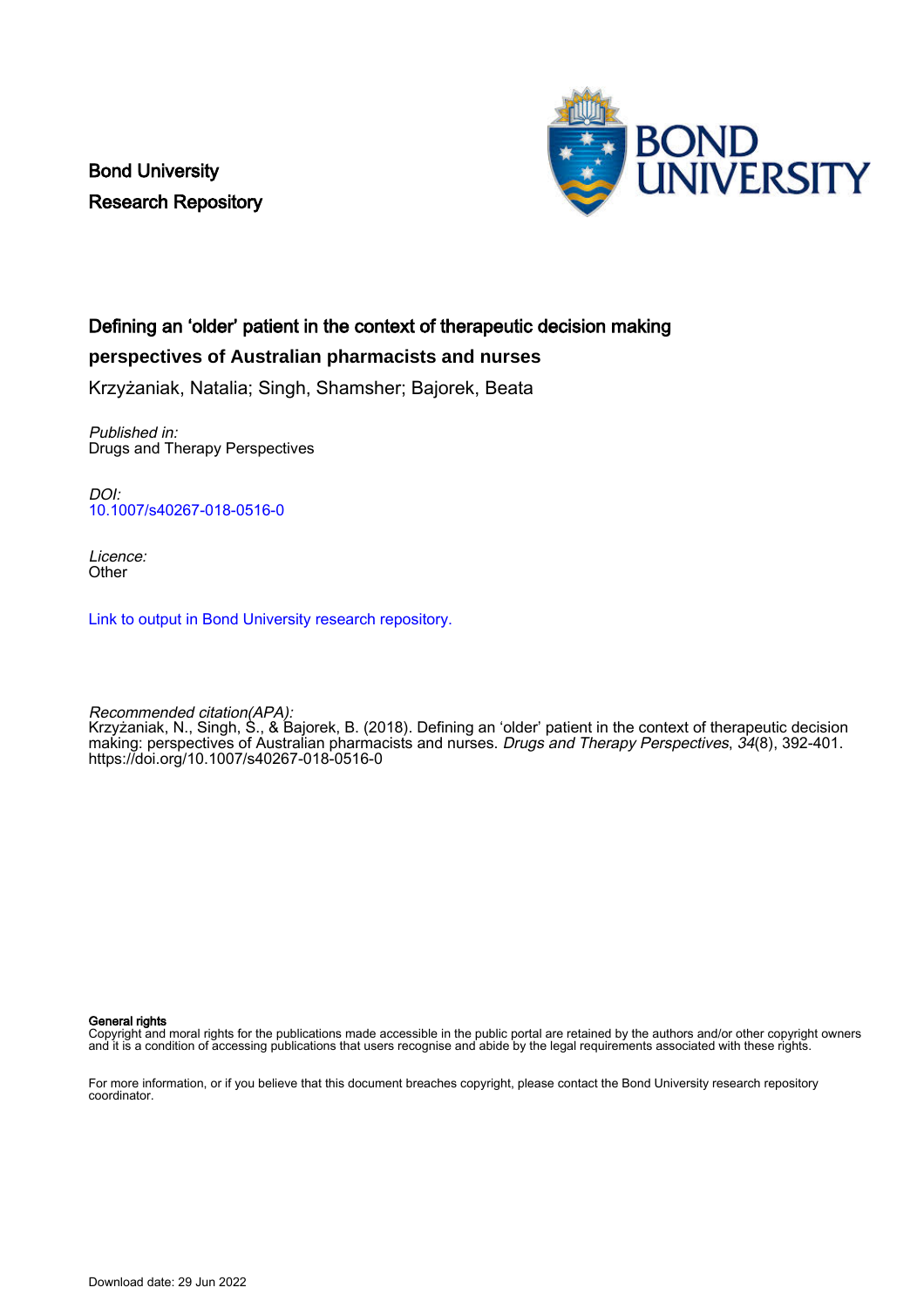# **Defining an 'older' patient in the context of therapeutic decision-making: perspectives of Australian pharmacists and nurses**

### **ABSTRACT**

**OBJECTIVE:** To explore Australian nurses and pharmacist's perspectives on defining an 'older' patient in the context of decision-making around pharmacotherapy.

**DESIGN:** A qualitative study was conducted using semi-structured interviews, facilitated by a purpose-designed interview guide.

**SETTING:** Practitioners were recruited from the primary care setting (i.e., registered community pharmacists, registered community nurses, general practice nurses) and tertiary care setting (i.e., referral hospitals, specialist clinics).

**PARTICIPANTS:** Non-prescribing health professionals directly involved in medication management (i.e., nurses, pharmacists) with experience in caring for in older patients.

**RESULTS:** This exploratory study identified three key themes: 1) defining 'older' patients is difficult, given the heterogeneity of the population; 2) age is more than a number and therefore alone cannot be used for tailoring and managing a patient's treatment; and 3) a contemporary definition of an 'older' patient needs to be integrated into guidelines for treating aged patients. Overall, Australian nurses and pharmacists shared similar perspectives about defining an 'older' patient, favouring holistic assessments of individual patients.

**CONCLUSIONS:** Non-prescribing health practitioners, such as nurses and pharmacists, advocate an individualised approach, rather than a number-based approach, to decision-making in older patients.

**KEY WORDS:** Medication management, Pharmacotherapy, Aged/Older patients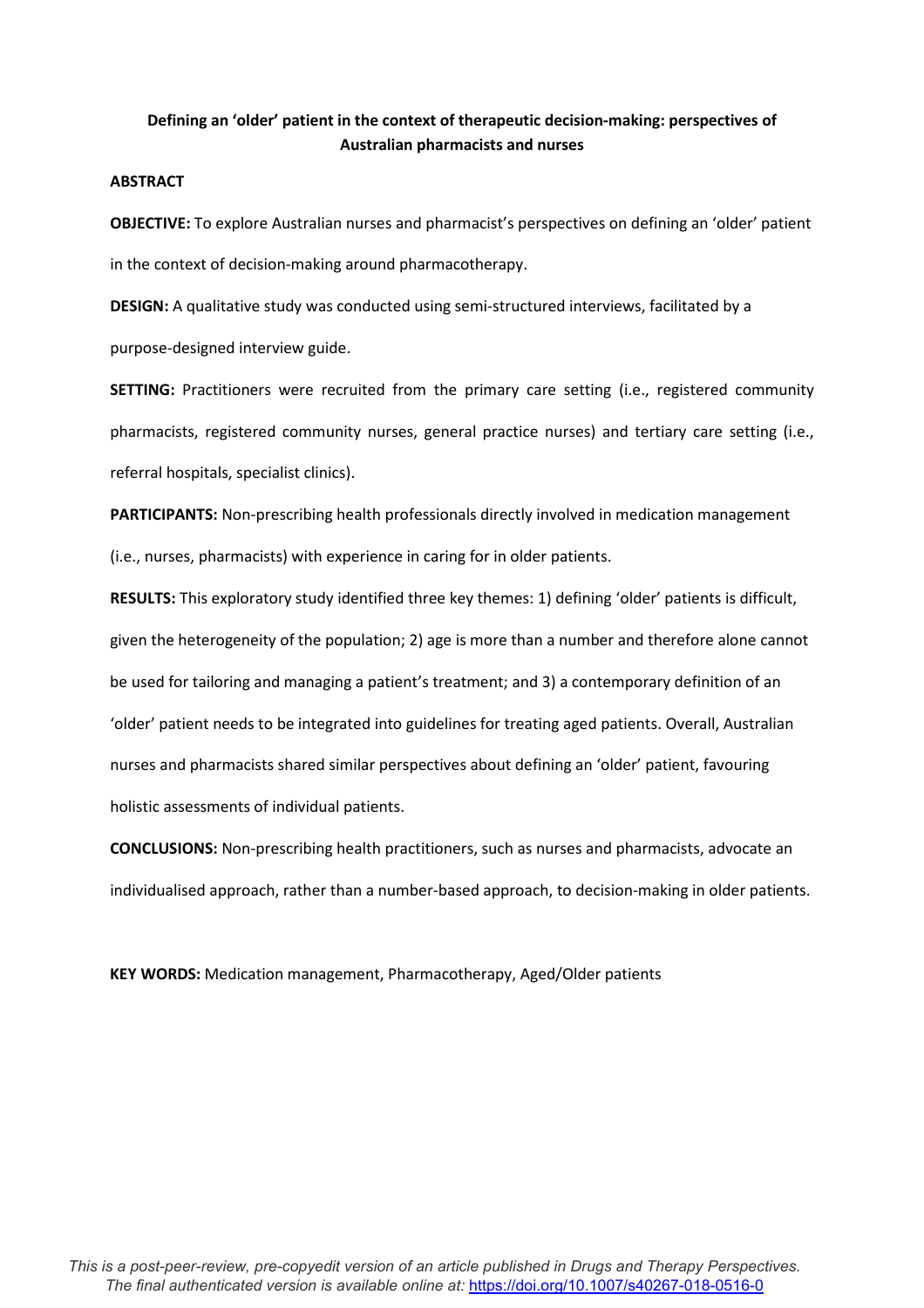## **KEY POINTS**

- This study highlights that there is awareness and an effort from Australian pharmacists and nurses to perform a holistic and individualised type of care for older patients.
- Participants drew attention to the inadequacies of current clinical guidelines in addressing the specificities of older patients and recommended several improvements to increase their relevance.
- Given the suboptimal use of pharmacotherapy in older persons, more fully engaging these health practitioners in decision-making around treatment may assist doctors in providing more patient-centred pharmacotherapeutic care.
- The results draw attention to the need to develop a contemporary definition of an older patient and incorporate it into current guidelines to better assist healthcare professionals in making appropriate pharmacotherapy decisions and to minimise the potential for medication misuse.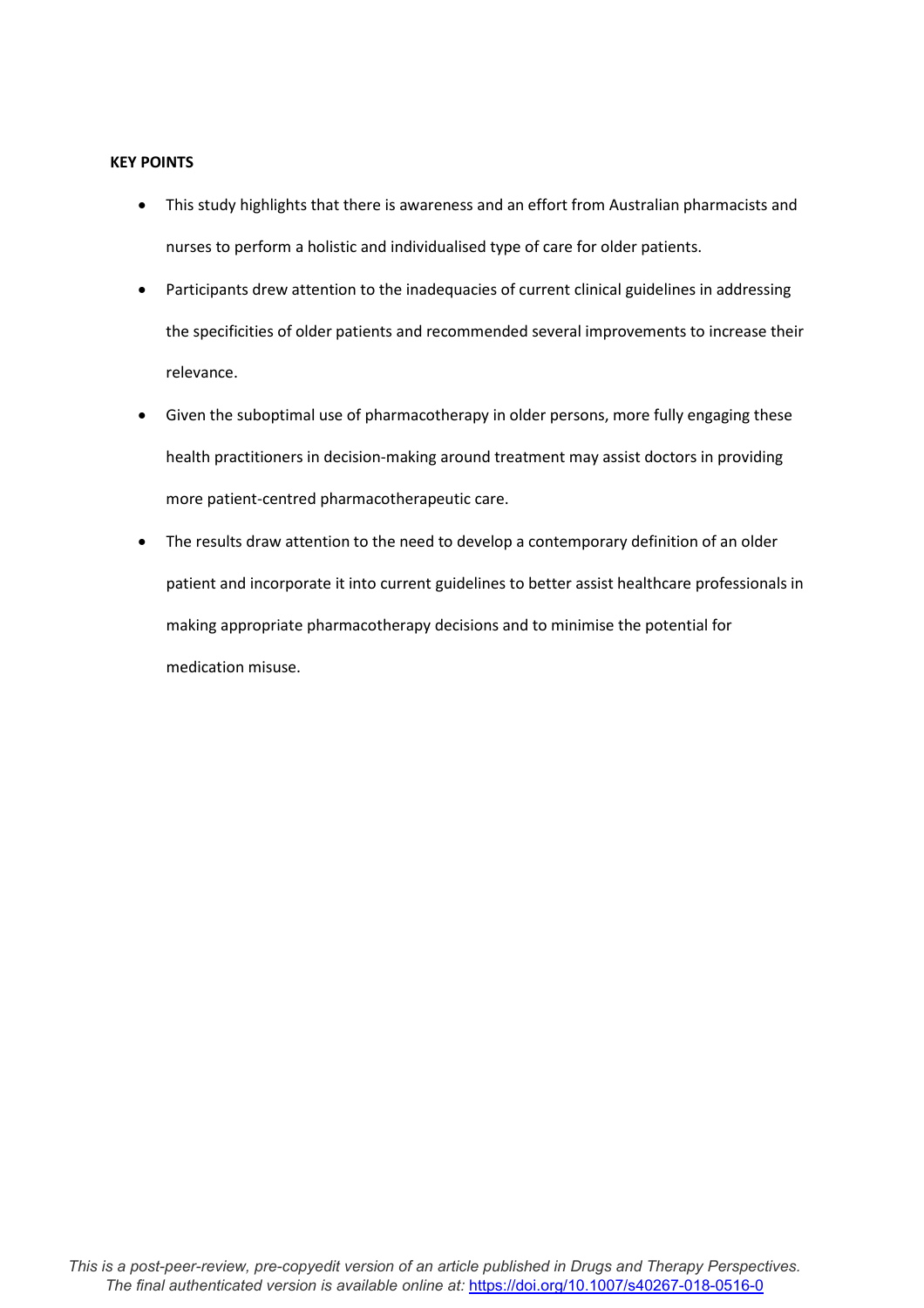#### **INTRODUCTION**

The World Health Organisation (WHO) estimates that by the year 2050 the proportion of the world's population over 60 years of age will increase to 22%, i.e., a total of around 2 billion.1 As older persons are the greatest consumers of medications, the inappropriate use of medicines in this patient group has the potential for significant clinical and economic implications for the individual, families, and the healthcare system.<sup>2,3</sup> It is apparent that, despite acknowledging the inter-individual variability of older patients, a degree of ageism appears to exist among health professionals caring for older patients.<sup>4-7</sup> Singh and Bajorek observed that inappropriate prescribing (both over-treatment and under-treatment) is often detected in older patients, increasing the potential for adverse clinical outcomes.<sup>8</sup> Indeed, age-bias has been identified in the under-treatment of angina, rheumatoid arthritis, and hypertension.<sup>5</sup> It is reported that age-based decision-making in the use of high risk medications i.e. anticoagulants, may 'skew' a health care professionals risk-benefit assessment, resulting in potential patient harm such as stroke or even death.<sup>5</sup> Furthermore, several studies highlight the risks of polypharmacy in older patients, including drug-drug interactions, anticholinergic burden as well as the use of potentially inappropriate medications (PIMs), which may result in hospitalisation and harm to patients including falls etc. $9-12$ 

The inappropriate use of medicines in this patient group may be attributed to the lack of a standard definition that appropriately characterises an older adult patient. Often, chronological age is used as a basis for making pharmacotherapeutic decisions, i.e. older patients are classified as those 65 years and older. <sup>13</sup> Whilst age-based decision-making may be useful if it prompts practitioners to consider renal function, liver function and frailty, but becomes problematic when 'age' itself is used as a surrogate marker, such that clinicians assume all older patients will have these impairments and problems. Slack highlights that a definition comprising biological age that takes into account genetic and environmental factors, rather than chronological age may be more appropriate in making pharmacotherapeutic decisions.14 Singh and Bajorek report that biological age is often defined using clinical markers, or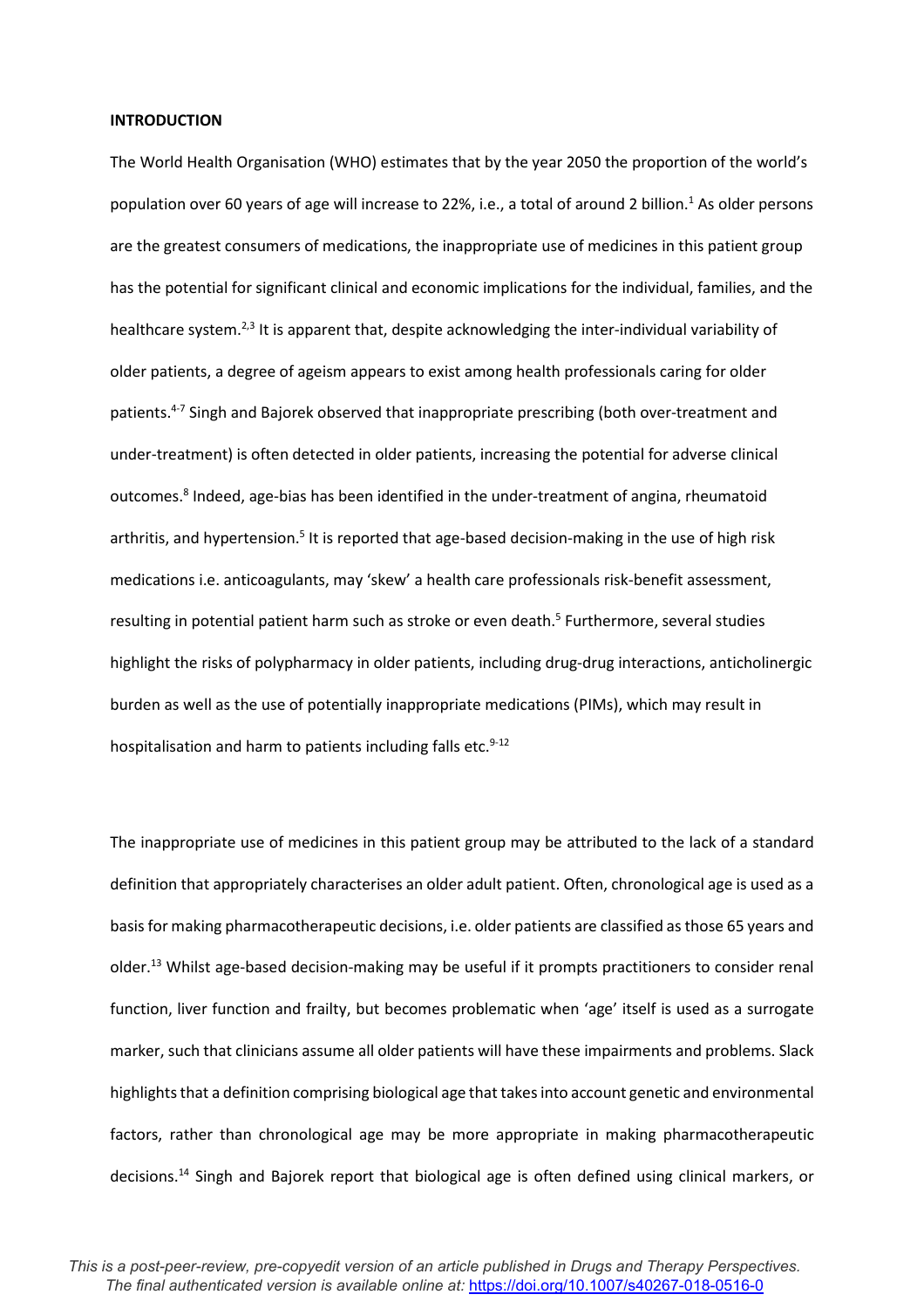biomarkers, which measure the rate or extent of aging.<sup>5</sup> Some proposed biomarkers include skin elasticity, vital capacity, total protein and serum creatinine, and have been shown to change significantly with age.<sup>15-17</sup> Biological age is more appropriate in addressing the heterogeneity observed within the older patient population, and may be more useful in providing individualised pharmacotherapeutic care to patients.<sup>18</sup> A recent study by Krzyzaniak et.al. highlighted that, although medical prescribers in Australia recognised that there was a difference in perceiving someone as being an older patient and defining an older patient by their age, these doctors still defaulted to using an age-based approach in their initial decision-making.<sup>19</sup> However, a this stage there is no accepted definition of an 'older' person that is able to estimate the aging process.

Given the increasing roles of non-prescribing health practitioners such as pharmacists and nurses in medication management and therapeutic recommendations, it is important to consider how they too define older patients in their approach to patient care.<sup>20-23</sup> As key figures in the medication management process, both pharmacists and nurses have significant however differing roles to play in ensuring the appropriate use of medicines in older patients. Pharmaceutical care programs in community pharmacies related to diabetes, hypertension, asthma and hyperlipidaemia have been shown to improve quality of life, compliance with medications as well as decrease the potential for hospitalisation.24-28 Likewise, nurses practising in the hospital setting play an important role in ensuring patient safety in the use of medicines, ensuring appropriate administration, ordering, dosing and also patient compliance.29 Jutel et.al. report that all nurses in their study influenced the prescription of medicines, from recommending treatments to the prescribing doctor, to actually writing prescriptions.30 Whilst studies have canvassed pharmacists and nurses perspectives on their roles in caring for older patients, no studies, however, have explored pharmacist and nurse perspectives towards specifically and practically defining an 'older' adult patient.

Therefore, the aim of this study was to examine the perspectives of non-prescribing health professionals, i.e., specifically, nurses and pharmacists, in Australia on how to define an 'older' patient,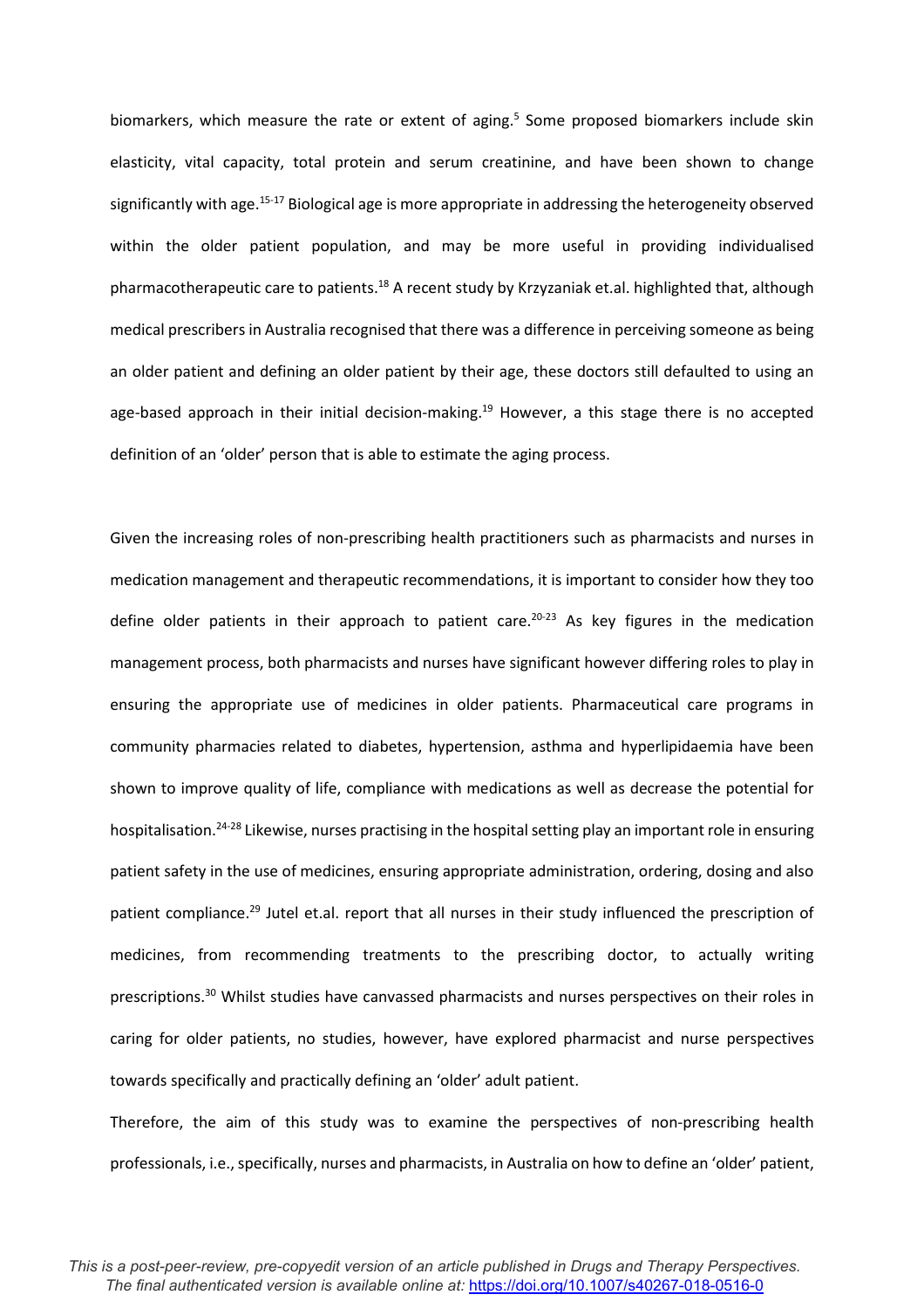including the identification of clinically relevant features that characterised older patients in relation to decision-making around medicines i.e. decisions around the use of pharmacotherapy, initiation, cessation and dosing.

#### **METHOD**

#### *Study design*

A qualitative study, comprising semi-structured individual interviews with Australian nurses and pharmacists, was undertaken between February and March 2015. Approval for the conduct of this study was granted by the University of Technology Sydney (UTS) Human Research Ethics Committee (approval number: UTS HREC REF NO. 2014000645).

#### *Setting and participants*

Purposive sampling was used to recruit participants<sup>31</sup> based on the following inclusion criteria:

- non-prescribing health professionals who were directly involved in medication management and/or decision-making around treatment selection (i.e., registered nurses, registered pharmacists) with  $\geq 1$  year of experience in caring for and managing treatment in older patients. This involved practitioners from the primary care setting (i.e., community pharmacists, community nurses, general practice nurses) and tertiary care setting (i.e., referral hospitals, specialist clinics).
- A primary care clinician refers to a doctor, dentist, nurse, allied health professional or a pharmacist. "This level of care may be provided in a general practice, community or allied health centre or Aboriginal and Community Controlled Health Services."<sup>32</sup> Tertiary care refers to highly specialised care provided to inpatients in the hospital or clinic setting and includes complex medical or surgical procedures.32
- practicing within the Sydney metropolitan area of New South Wales, Australia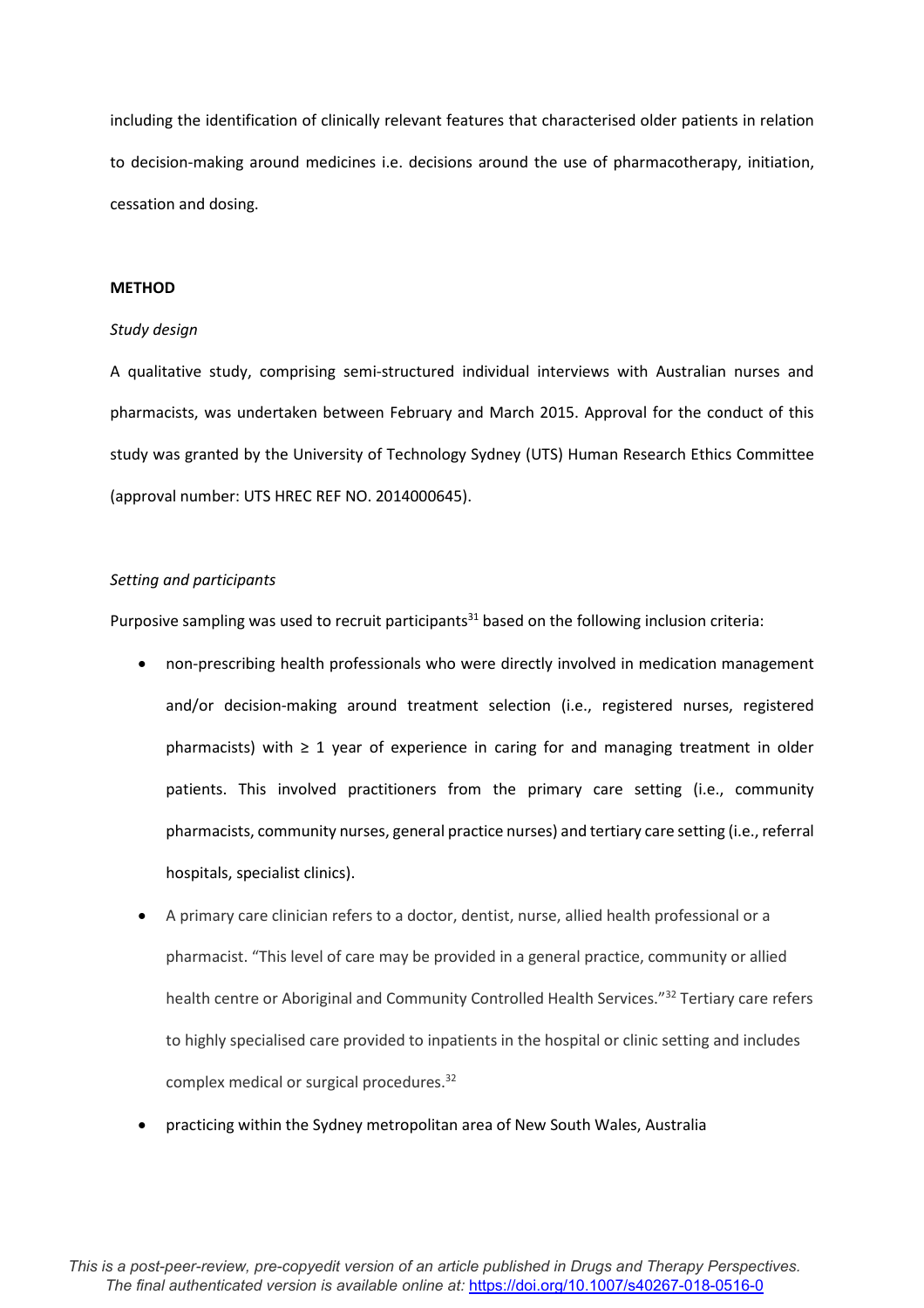Initially, the sampling frame comprised three geographical locations in Sydney, New South Wales (i.e., northern Sydney, inner west Sydney, western Sydney) that were known to have a larger population of older persons.33 Following an online search (via telephone directories, e.g., Sydney White Pages, [www.whitepages.com.au\)](http://www.whitepages.com.au/) a list of hospitals, general practices, and community pharmacies within these local areas was generated. Sites were then randomly selected from this list (via random number generation in Microsoft Excel™) to create a short-list of sites to be sent an invitational study flyer (via email, post, hand-delivery). Individuals who expressed an interest to participate were then provided the full study details; written informed consent was obtained from all participants. Interested individuals and sites were also invited to forward the study flyer on to colleagues (i.e., chain referral sampling) to broaden the sampling frame. The target sample size was based on the number of participants needed to achieve data saturation, and was set at a minimum of 6 participants in each subgroup (6 nurses, 6 pharmacists).<sup>34</sup> Guest et.al. highlighted that '12 interviews should suffice to attain data saturation and enable the development of meaningful themes and useful interpretations".<sup>35</sup> Data saturation was defined as the point when no new information was being provided by participants that would add to or modify the findings.<sup>36</sup>

#### *Researcher characteristics*

There was no relationship between the researchers and participants prior to the commencement of the study. Each member of the research team holds qualifications in pharmacy with experience in qualitative research. NK and SS are postgraduate researchers, and BB is a full-time academic pharmacist with significant experience in the conduct of qualitative studies. The researchers' characteristics were not used to influence the outcomes of this research.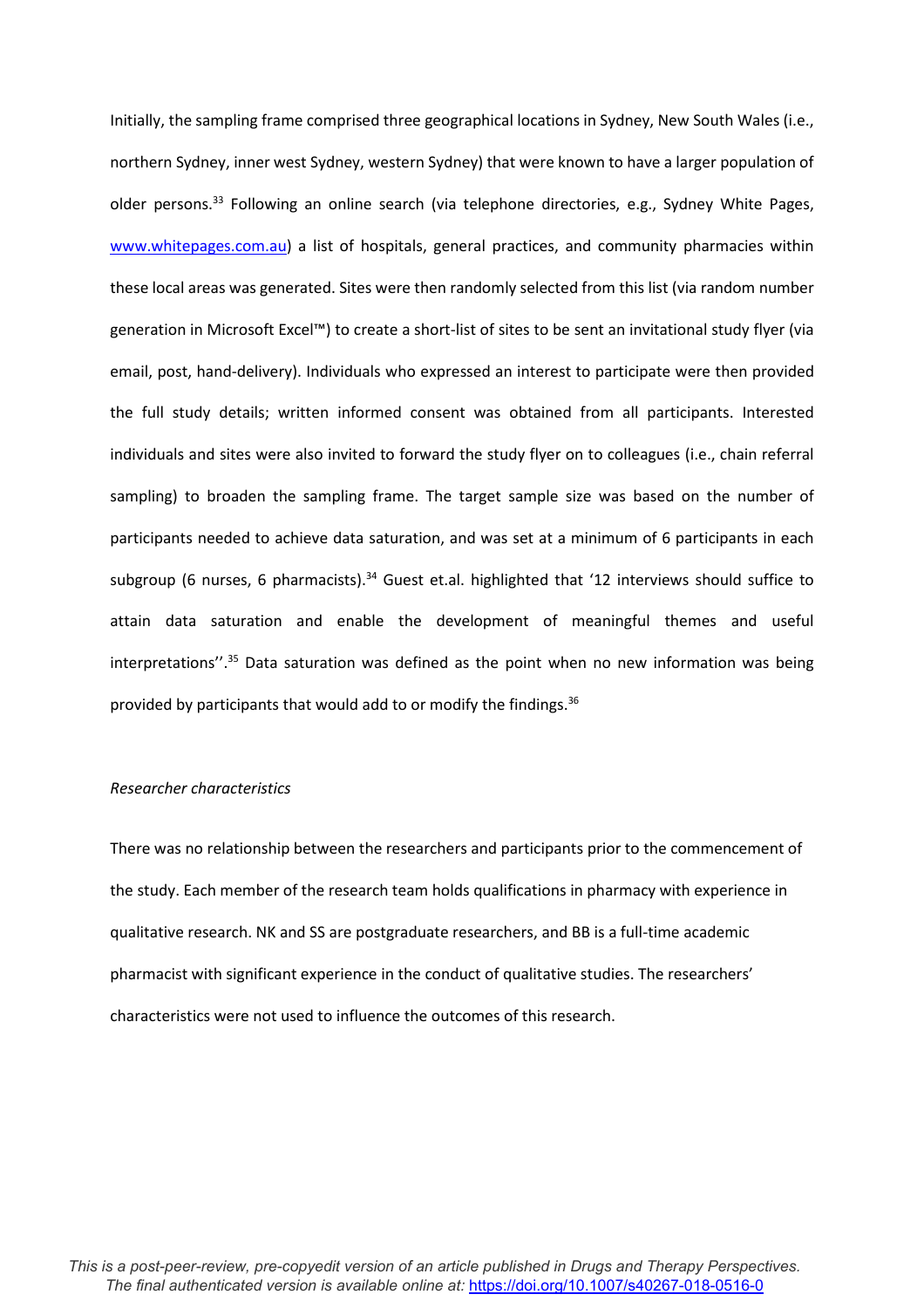#### *Data collection*

For consistency, each interview was facilitated by one researcher (SS) using a purpose-designed interview guide. The interview guide comprised eight key open-ended questions, canvassing the clinically relevant characteristics (i.e., patient features and resources) that contributed to their decision-making for older patients:

- 1) How do you define an 'older' patient?
- 2) What are the limitations of using a chronological age-based definition of an older patient?
- 3) What if we take the number out of the equation, do you think that will help us to better optimise medication use in older patients?
- 4) What is different about older patients in terms of their clinical management?
- 5) What are the key issues that complicate clinical decision-making in older patients?
- 6) How helpful are the clinical practice guidelines in understanding the specific needs of an older patient?
- 7) What key resources do you use to help guide your decision-making in older patients?
- 8) What modifications would you like to see in these resources?

The interview guide was pilot-tested (2 nurses, 2 pharmacists, and 1 researcher) for question clarity and refined prior to use. The average interview time was approximately 20 minutes. Field notes were taken during the interviews. Keywords were used to facilitate preliminary coding.<sup>37</sup> Furthermore, these notes were used as a means for recording researcher reflections and as well to identify bias. Each interview was digitally (audio)-recorded and later transcribed verbatim by one researcher (SS). Each of the participants were provided the opportunity to comment on their transcripts and the themes derived from thematic analysis.

#### *Data Analysis*

The interview transcripts were thematically analysed, and all data was stored in Microsoft Word documents. This method of data analysis was chosen as it is regarded as a flexible approach that can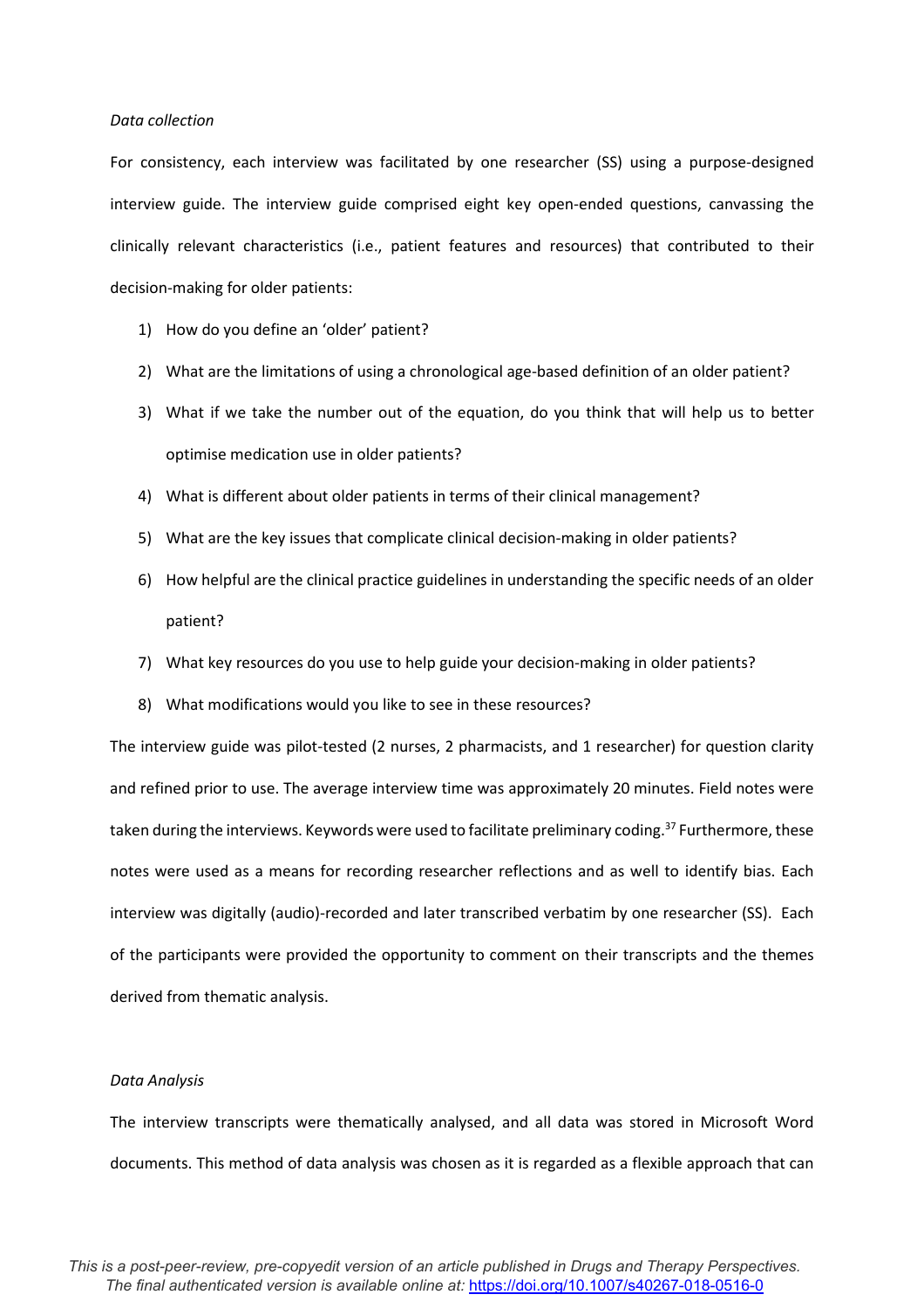be widely used across research questions.<sup>38,39</sup> Furthermore, thematic analysis allows for a rich and detailed description of the data set.<sup>38,39</sup> Other theories, such as grounded theory are to be utilized in the next stage of the research, comprising a larger data set and involving a broader participant base. Manual inductive coding was used to identify relevant themes. This approach meant that the themes identified were data-driven and derived solely from the data collected. Meaningful statements from participants responses were categorised into key themes centred around the study objectives.<sup>40</sup> Two researchers (NK, BB) independently considered the data and compared themes to attain consensus and to ensure correct understanding and coding of data. A pragmatic approach was applied to the data analysis; which enabled the triangulation of data. $41$  In this study, triangulation referred to the use of: 42

- various data sources (data triangulation)
- several different researchers (investigator triangulation)

The study aimed to ensure a high level of trustworthiness and credibility by adhering to several elements of Lincoln and Guba's proposed criteria for trustworthiness, including the use of researcher triangulation (by using three different researchers for data analysis), reflexive journaling, a coding framework, team consensus on themes as well as respondent verification.<sup>39,43</sup>

#### **RESULTS**

An accurate response rate cannot be calculated due to the nature of the chain referral sampling method of recruiting participants. Furthermore, it is not known how many sites are represented, which participants declined to participate or their reasons for declining.

A total of 14 health care professionals participated in the interviews: 7 nurses and 7 pharmacists. All pharmacists were practising in community-based pharmacies, whereas all nurses were practising on public hospital wards. Data collection was concluded when thematic data saturation was reached. No new themes were perceived by the researcher to emerge between interviews 10 and 14, and data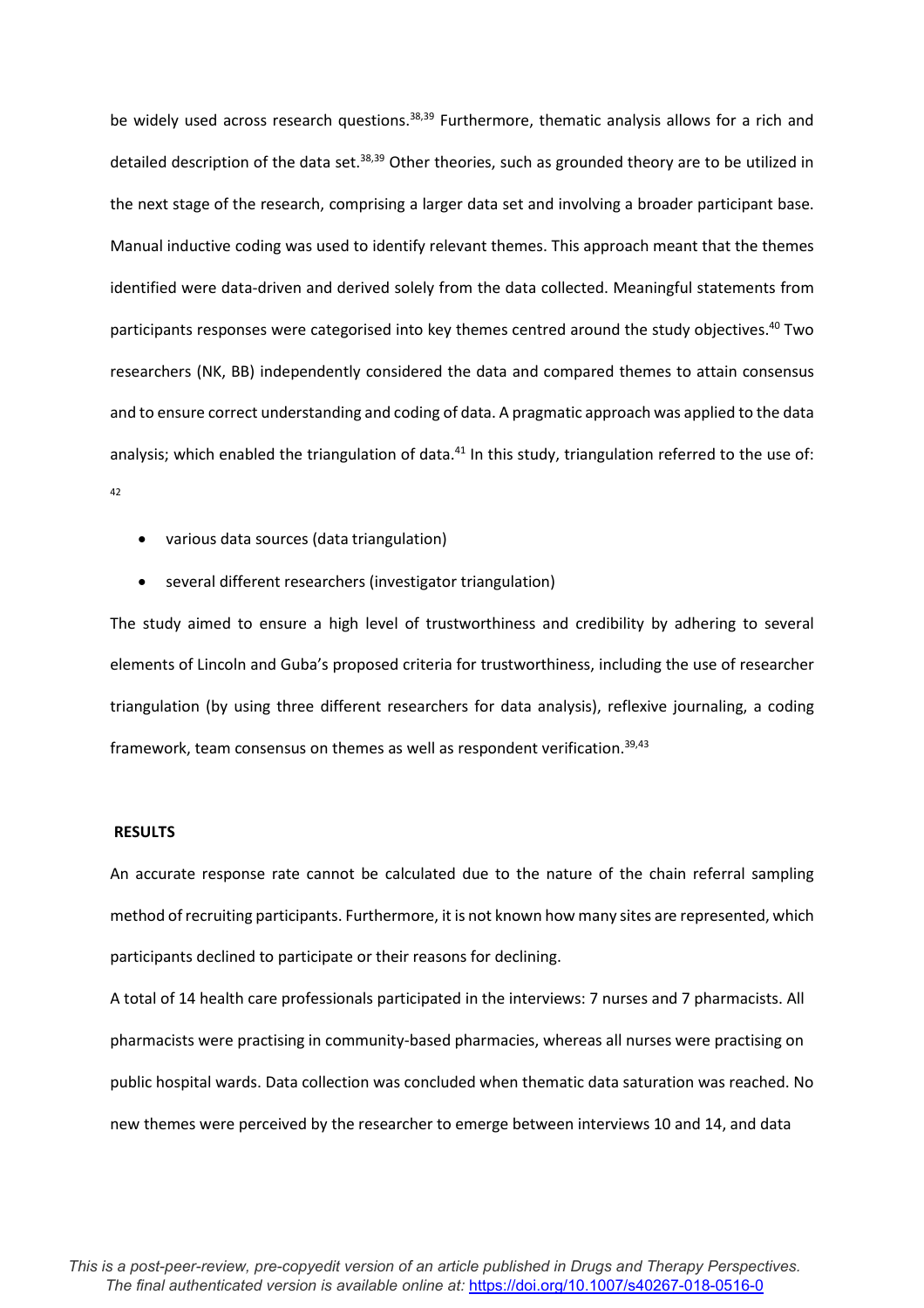collection was ceased following the 14th interview.<sup>44</sup> Data analysis confirmed three emergent themes:

- Defining 'older' patients
- Ageing is more than a number
- Need for a contemporary definition of an older patient

## *Theme 1: Defining 'older' patients*

Overall, it is apparent that for both pharmacists and nurses, defining an older person was ambiguous, with uncertainty and confusion around the use of a number based definition or a description of the patient's presentation (Table 1). All participants expressed that using a number-based age cut-off was a limiting factor in defining an older patient due to the differing health backgrounds, family histories and the medical status presented by each patient. Despite this, the majority of pharmacists (5 out of 7) and nurses (6 out of 7) provided a response utilising a measure based on chronological age, which ranged between 65 and 80 years. This apparent lack of consistency in designating a specific age was attributed to the extensive variation found among the older population, which was identified by both nurses and pharmacists as involving: varying types of comorbidities, numbers of medications, cognitive and physical function, organ (kidney, liver) function and carer involvement. This is highlighted in the following statement:

*"… you cannot categorise the same patients or 65 year olds, you cannot match them up to the hundred year olds… You get 65 year olds who are very fit, and then you get 65 year olds who are on death row*." (P06)

As a result of this heterogeneity, participants highlighted that individual assessments of each presenting patient were required in combination with their age to adequately define an older patient.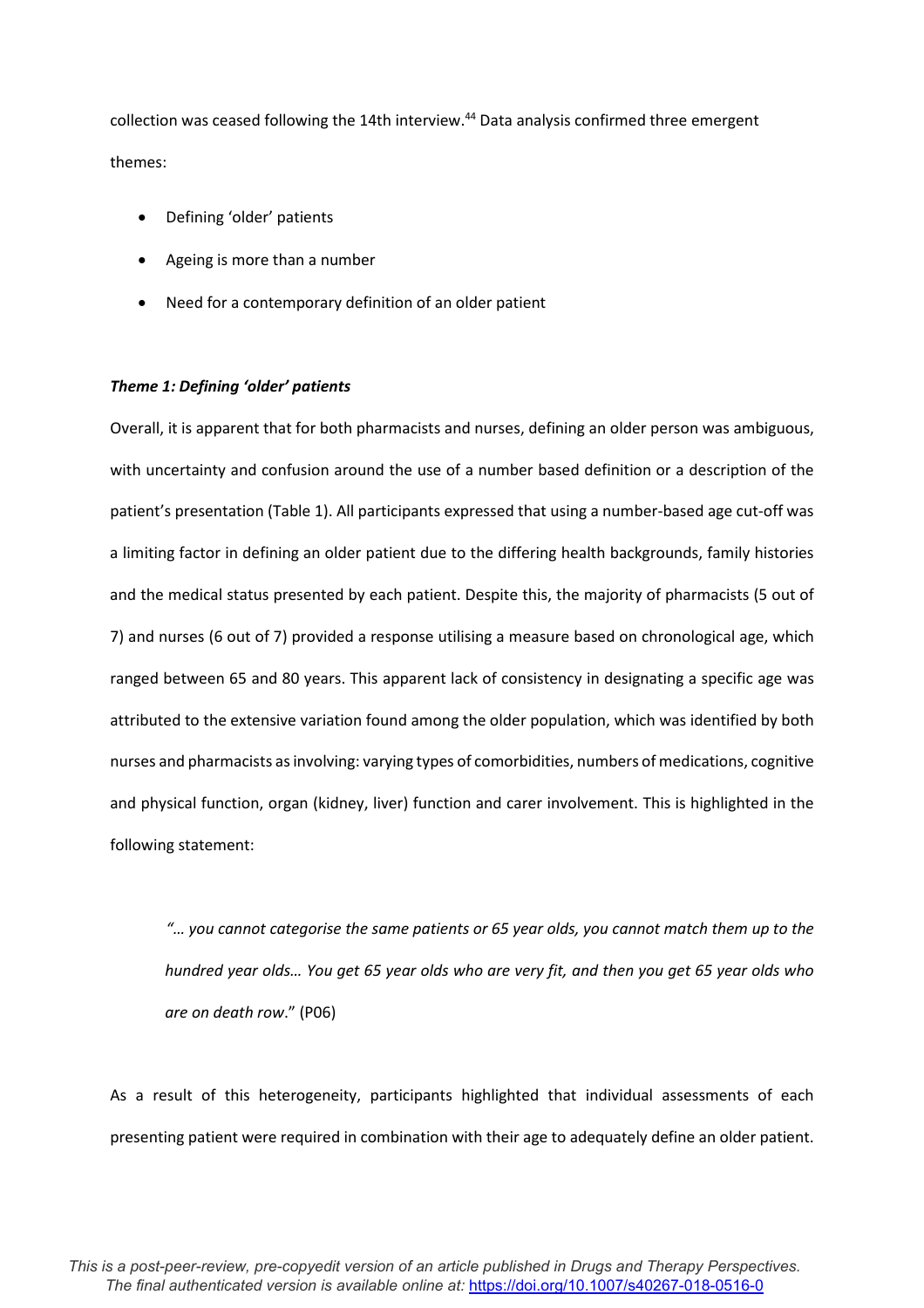One nurse and two pharmacists in particular highlighted that they did not use a chronological age to define a patient:

"*I do not rely on the term (elderly), I do not use that term even when I see my patients... We are not talking about the age, we are looking at an individual persons performance in their ability to do things… When I am looking at a patient, I look at a human being and their function. I do not really rely on age.*" (N06)

*"I think elderly is not a chronological thing; basically I think it is actually a cognitive process… both in their cognitive recognition of their environment and what is going on around them… and if they have lost mobility… Some people who are basically approaching 100, who have their wisdom, are very, very sharp and even people who are mobile at those ages. Yes, they are chronologically elderly, but they are still in control of their faculties and functioning well independently, and on the other side you have people much younger that do not."* (P05)

"…*its not only just about your physical presentation and your comorbidities. It is also mental and the way you think*." (P01)

#### *Theme 2: Ageing is more than a number*

Both nurses and pharmacists emphasised the importance of individualising pharmacotherapy for older patients by using the clinical characteristics of the patient instead of making clinical decisions based on age (Table 2).

*"You cannot make a decision based on age, age is just a number. We are now helping people get healthier relying on their presentation [not age]."* (N06)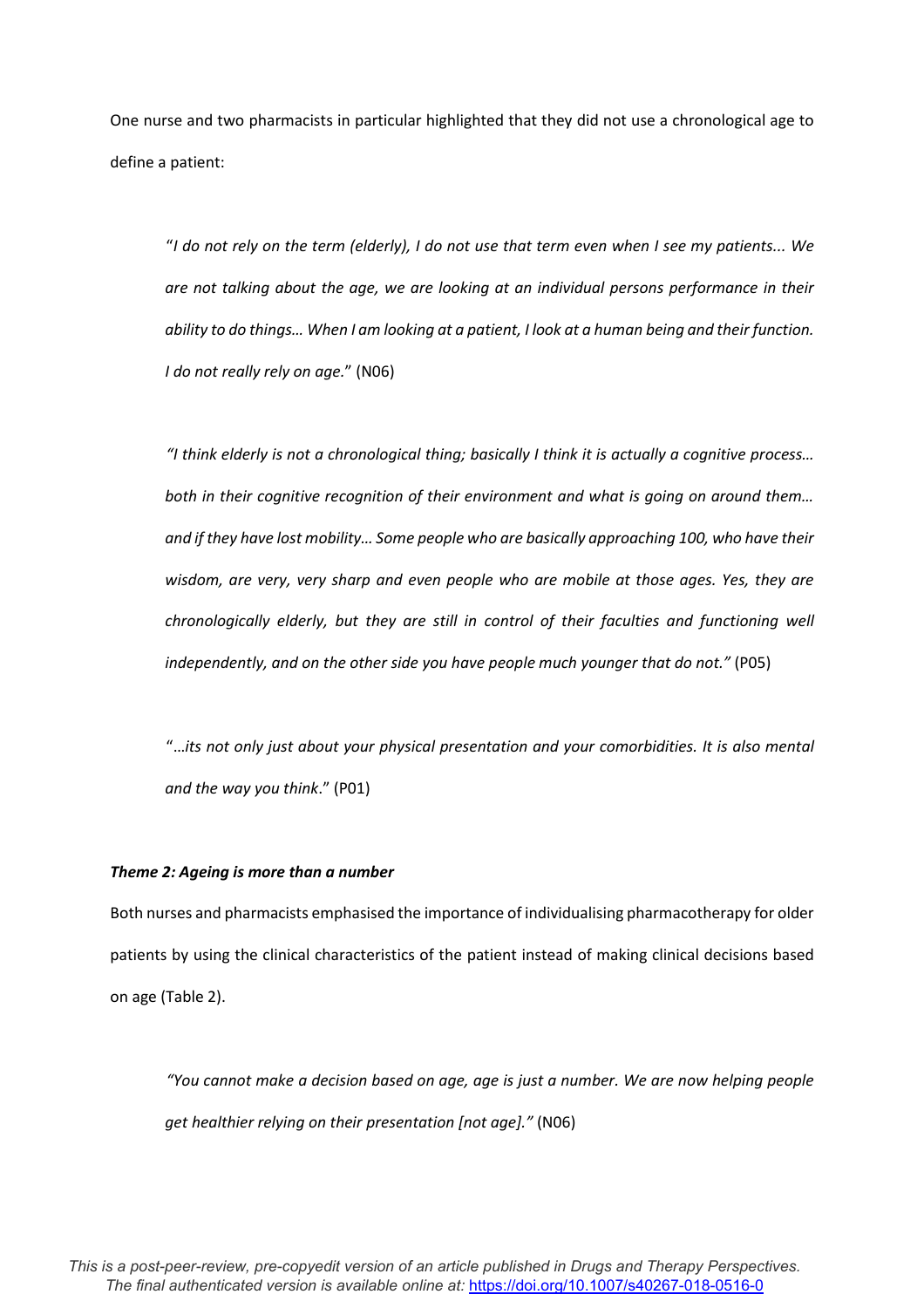*"I will go back to, what this is person's level of functioning going to be as an outcome of my treatment or not treating. Is my decision to be conservative or be active in my treatment plan, how is that to actually going to change their response to treatment and whether they are actually going to improve?"* (N03)

*"So key issues that would affect the way I speak, engage, and interact with someone and the decision-making process is probably like the history of that patient. By social history I do not mean alcohol or sort of things, but their ability to use medication and their compliance, that sort of things. I guess, also, their understanding of medications. Some people are very particular, and they are like, no I have to make sure I have to take my medication 7 o'clock every morning, rain, hail or shine. Some people are less particular."* (P01)

However, specific characteristics were identified that acted as flags or markers to alert both nurses and pharmacists. These included: polypharmacy, being treated by multiple doctors, level of cognition and physical function, degree of organ function including hepatic and renal clearance, age-related pharmacokinetic changes, number of comorbidities, possibility of side effects, adherence (compliance), degree of frailty, falls risk, comprehension of medicines prescribed (including generic and brand names), English speaking background and level of carer involvement (Table 3).

Such characteristics highlighted the needs of older patients, requiring a tailored type of care.

"*I think often with elderly people, sometimes you can get a lot of comorbidities with the management. They can be fragile…. And I suppose when you are looking at their multiple comorbidities, then when you are looking at their medication as well, what are you going to have them on, is it going to make something worse*." (N01)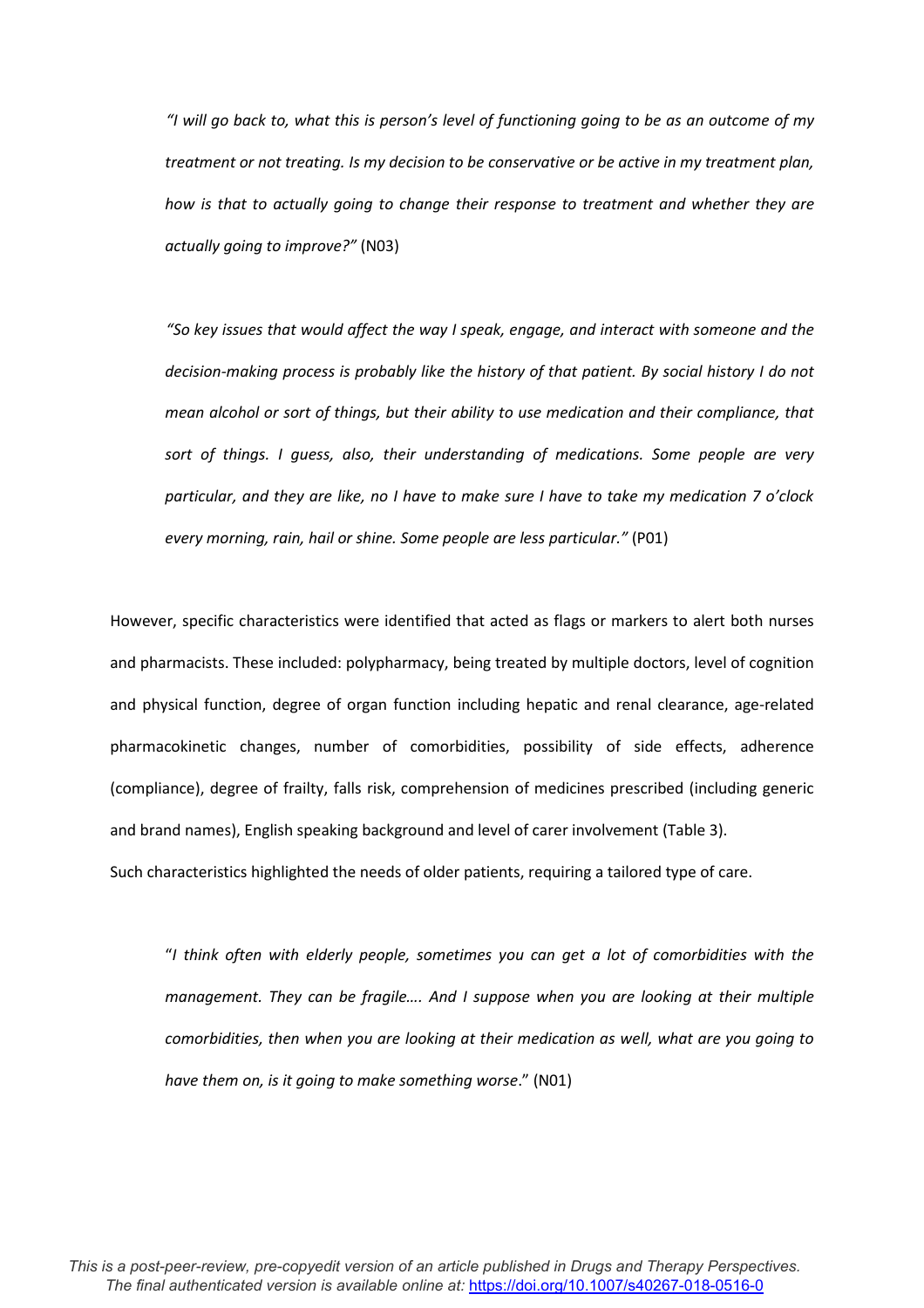"*In terms of choosing medications, you consider are they likely to fall? So, if you got them on blood pressure tablets you do not want them to drop their blood pressure and fall. You are looking at the lot of side-effects and other effects of medications going to impact on an already frail person*." (N05)

*"Changes in pharmacokinetics plays a big role in selection of medications. Drug disposition could be different. If you are prescribing something that is not absorbed at high pH, then you have to consider how to give that. Their protein binding is different, and something that is highly protein bound, such as phenytoin or say warfarin, in that case close monitoring is very important."* (P02)

*"With the elderly, I find that when you remove or add a new medicine or even change a dose they find it very difficult to understand why it is. Too many medicines and too many different brands. So, for instance, in the hospital they will go home with a generic version of the brand to the brand they receive in pharmacy. So having to relay that you know, the APO brand of Atorvastatin is infact Lipitor."* (P06)

#### *Theme 3: Need for a contemporary definition of an 'older' patient*

One of the most pervasive themes coming through the interviews was the lack of tailored and comprehensive medication management guidelines for older patients (Table 4). Several professionals identified that whilst the few guidelines that were available provided a 'guide' for health care professionals, there were not applicable to the majority of patients. As such, they relied on their own practice experience or on the experience of other medical staff to make more appropriate therapeutic decisions. Guidelines only offered textbook patient examples to work from. In the absence of more geriatric-focussed and tailored guidelines, non-prescribing health professionals have to rely on experience to make the most appropriate decisions.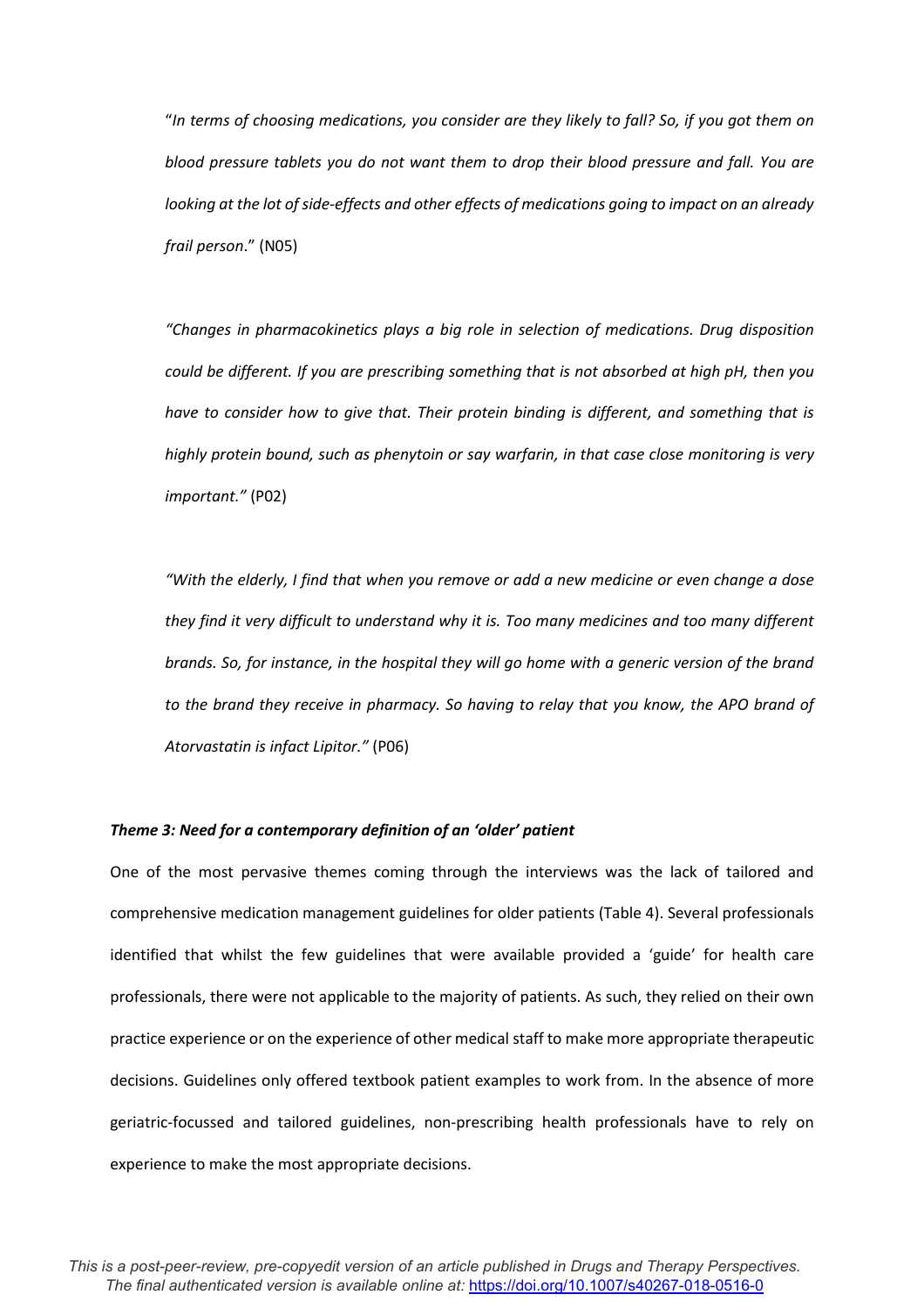"*The guidelines are not straightforward. You have to base decisions on experience and patient conditions*." (P02)

"*I think it is based on both knowledge and experience. I think the thing is that when you work in aged care, not only do you have your own knowledge that you have learnt as an accredited pharmacist, but as well you can see how the prescribers are prescribing the medications. So you work very closely with nurses and doctors and that way you learn as well what would be acceptable or what would be expected for the patient."* (P04)

In terms of guiding their clinical practice, both nurses and pharmacists highlighted that current guidelines were not useful:

"*I would say they are terrible. I think you need to consider them as not being fit for purpose. I would like to provide care that is patient-centred and individualised and tailored to the needs of the patients. However, often if you provide it with rigid risk assessment or risk stratification tools, does not allow for the flexibility and things to be patient-centred and individualised to the needs to the patients*." (N02)

Both pharmacists and nurses highlighted that the currently available guidelines where too broad and not specific enough when it came to making pharmacotherapy decisions in older patients with multiple morbidities, medications and risk factors.

*"… they do probably guide my decision-making in terms of risk stratification for different factors, but they are not individualised to the patient and not individualised for patients aged over 65*." (N02)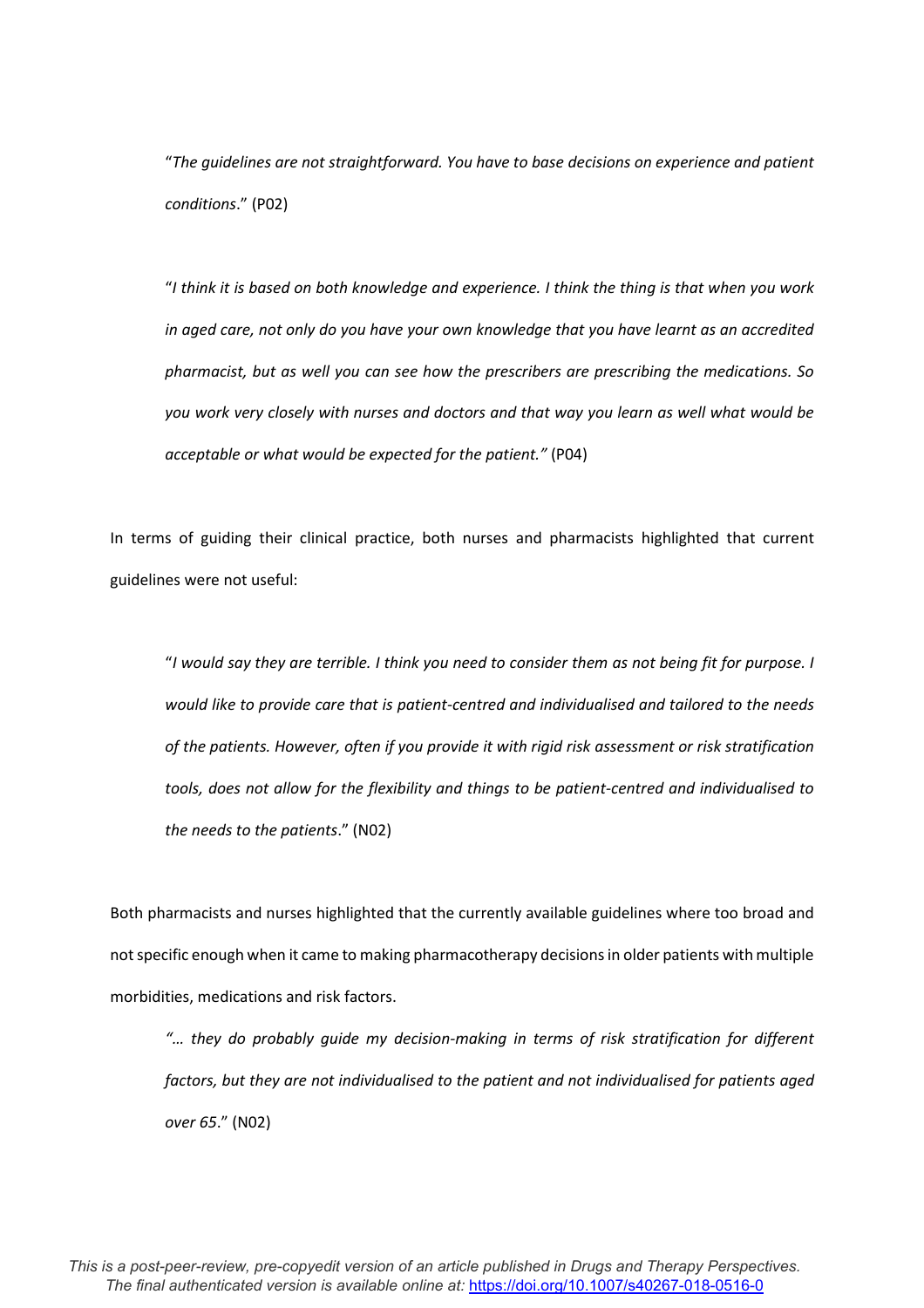*"… there is nothing that I have been able to find that is really specific for the elderly*." (N03)

Currently used resources included the Australian Medicines Handbook (AMH), particularly the geriatric edition, therapeutic guidelines, electronic Monthly Index of Medical Specialties (eMIMs), and monographs of medications. Nurses also specifically mentioned that they used condition-based guidelines (i.e. stroke), risk assessment/patient assessment tools (mini-mental, Rowland Universal Dementia Assessment Scale (RUDAS), Bed sores, falls risk, malnutrition) and other health professionals (e.g. clinicians, pharmacists and clinical nurse consultants) as resources in guiding treatment. Both groups called for the development of resources that were more individualised for older patients,taking into consideration the multiple medical conditions, medications and organ function that older patients present with. Pharmacists identified a need for 'older' patients to be clearly defined in guidelines, whereas nurses called for greater specificity in guidelines i.e., guidelines relating to medication use specifically in patients with comorbidities, high frailty and falls risk. Both groups expressed a need for guidelines to pinpoint when to continue therapy versus when to discontinue therapy and instead focus on improving an older patient's quality of life.

*"… I think there is a lot of work to be done; guidelines at the moment are very condition based… Patients do not have just one condition, they have like 5. There is not one that addresses multimorbidity… you have 6 different guidelines saying 6 different things…."* (N02) "*I think, basically, rather than having general drug interactions in classes, I think we should have interactions with conditions as well as classes. And also therapeutic efficacies, whether the doses are effective for the patient or not. And also give us advice on what other tests they need to have done*." (P05)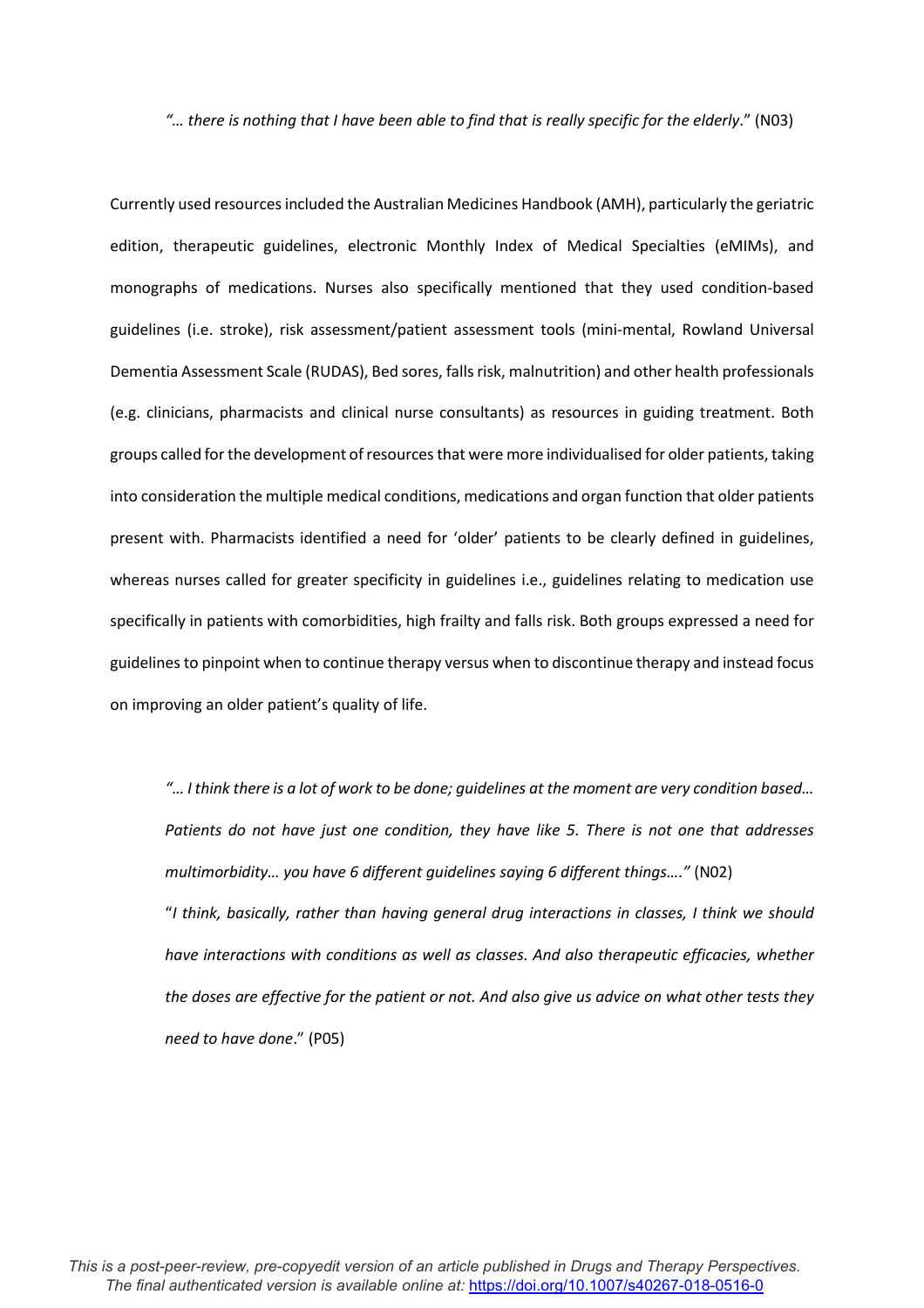#### **DISCUSSION**

This is the first study of its kind to investigate the perceptions of non-prescribing health professionals towards defining an 'older' patient, particularly in the context of appropriate medication management. An important finding of this study highlights that there is awareness and an effort from Australian pharmacists and nurses to perform a holistic and individualised type of care for older patients. In particular, it was recognised that both health-care professional groups were conscious of not labelling older patients, but rather informing the use of their medications according to specific patient characteristics. Participants commonly highlighted that they assessed patients based on their unique physical presentation in combination with their chronological age to make more appropriate pharmacotherapeutic decisions and called for more suitable guidelines to be developed to support their practice.

Ageing is not a uniform process, and the heterogeneity that exists among older persons limits any correlation between the age in years and the full range of human characteristics that determine their suitability for certain types of pharmacotherapies<sup>45</sup>. The participants highlighted that this diversity among the older population is what makes defining them difficult. Therefore, there is a need to actively develop a contemporary definition of an 'older' patient as well as alternative strategies or algorithms to implement into current guidelines that take into account patient heterogeneity to steer away from these age-based tendencies. In particular, there is an apparent need for appropriate criteria that better characterise biological age. There is potential for biological age estimation models, such as the principal component analysis (PCA), multiple linear regression (MLR), Hochschild's method or the Klemera and Doubal's method to be integrated into these guidelines.46-49 However, Jia et.al. state that more studies are needed to improve the accuracy of criteria determining biological age and to validate its clinical use.15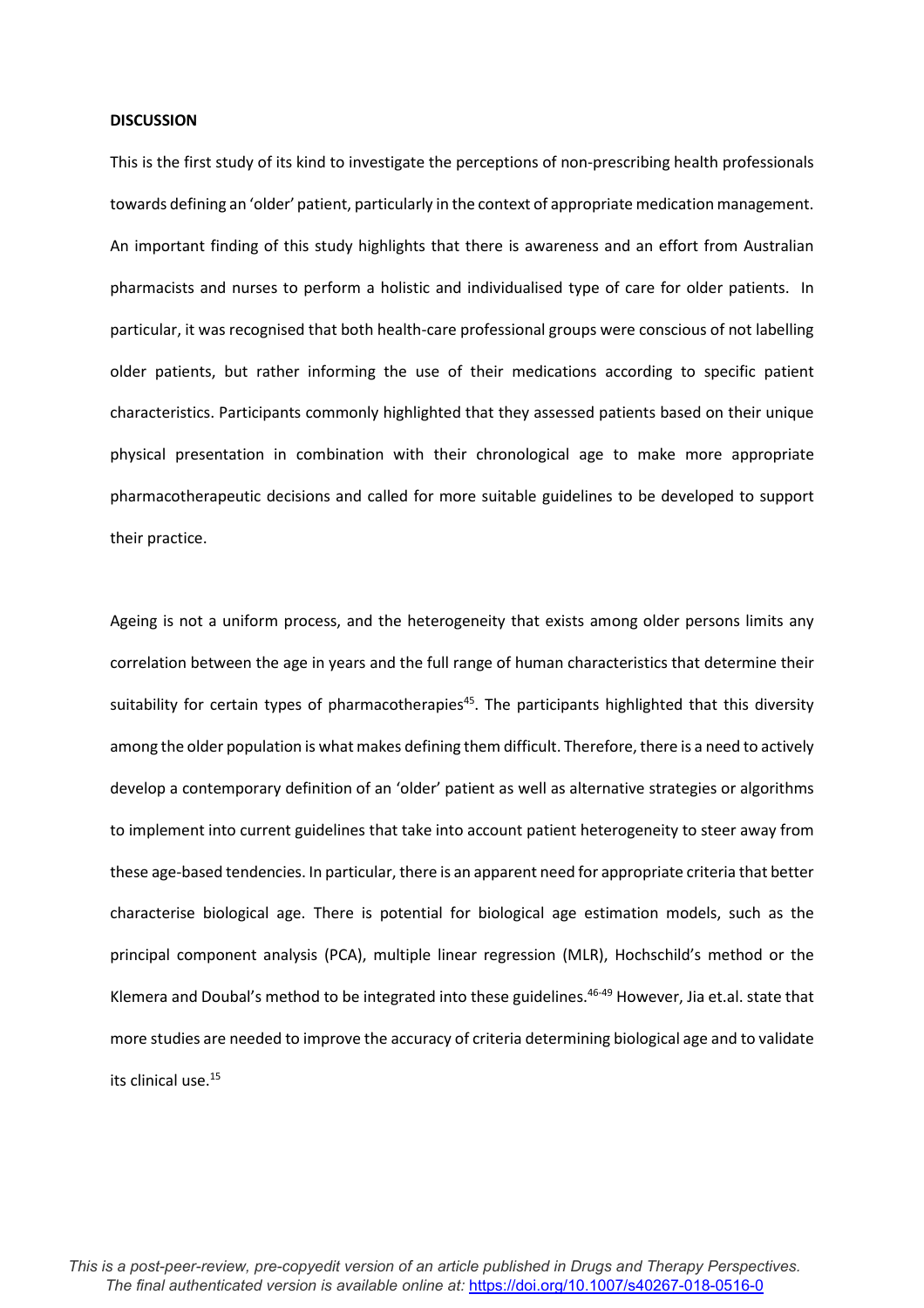Participants drew attention to the inadequacies of current clinical guidelines in addressing the specificities of older patients and recommended several improvements to increase their relevance. This finding is similar to that observed in a Canadian-based study by Mutasingwa et.al. who explored the applicability of clinical practice guidelines (CPG's) to older patients with comorbidities. This study highlighted that only a 'handful' of CPG's were found to adequately address issues related to comorbidities in older patients.<sup>50</sup> Likewise, Cox et.al. also highlighted within their research that there is a low representation of advanced age patients in CPG's as well as within the studies upon which these guidelines are based, rendering the applicability of chronic disease CPG's in older individuals, questionable.<sup>51</sup> Comprehensive and tailored guidelines for this population are needed to encourage the quality use of medicines. There have been some advances in the formation of evidence-based guidelines for target populations. For example, in trials for stroke prevention in atrial fibrillation dating back to the 1990s, older people were excluded from participating and subsequently the data obtained were found to be not representative of the target population of the medicines themselves. 52,53 More recently, study trials (e.g. for cancer and atrial fibrillation) have broadened their inclusion criteria to include patients over 70 years of age, with multiple comorbidities to better reflect the user population.<sup>54-56</sup> However, these trials still appear to be in the minority. A report by the *Alliance for Ageing Research* identifies that a lack of appropriate geriatric-informed standards of care leads to patient morbidity through inappropriate prescribing including, medication over-use, under-use or misuse.57 Ouchida et.al. stated that due to the lack of specific recommendations in clinical practice guidelines for older patients suffering from more than one chronic disease, prescribers were forced to combine multiple clinical practice guidelines, thereby increasing the risk of adverse drug events and interactions.<sup>58</sup> Furthermore one participant drew attention to the importance of these guidelines in ensuring the maximum potential benefit or effectiveness of pharmacotherapy for older patients as well as presenting a risk/benefit ratio. As Bowling highlighted: **"i**n assessing the ability to benefit from treatment, chronological age is less important than other factors concerned with the biological ageing process and the presence of associated disease. Any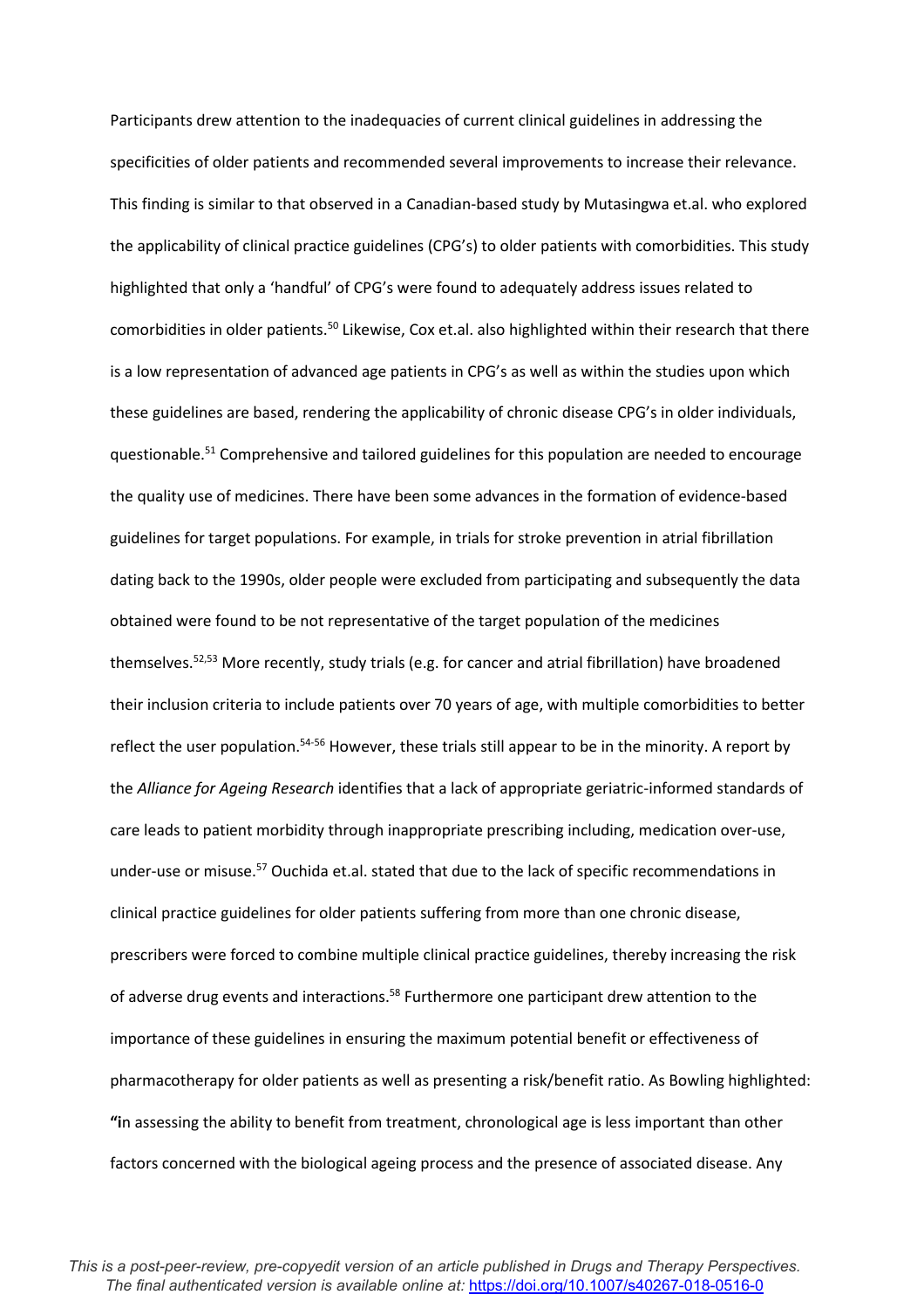rationing because of limitation of health resources should be on the basis of assessed individual physiological ability to benefit, not on the basis of age."59

Another interesting finding emphasised that practitioner experience was essential in making accurate therapeutic decisions for older patients. As such, there is an opportunity to introduce training and education specifically relating to the care of older patients to increase the practice confidence of non-prescribing health care professionals. <sup>3</sup> Lavan et.al. advocate for non-prescribing health care professionals to undergo structured training in geriatric medicine and geriatric pharmacotherapy as undergraduates and as postgraduates <sup>60</sup>. Engaging nurses and pharmacists in medication management for older patients, may improve the provision of patient centred care as well as the potential for the minimising medication misuse and errors. Studies that have integrated pharmacists into interdisciplinary teams, performing medication reconciliation as well as clinical interventions have been shown to improve the appropriateness of prescribing, prevent prescribing errors and decrease drug costs in older patients.<sup>53,60-63</sup> Similarly, interventions made by nurses that aid patients in managing their medications, may prevent unnecessary admissions to hospitals, nursing homes and can help in improving patients quality of life.<sup>64</sup>

## **LIMITATIONS**

This is a small sample of participants and a sub-section of Australian pharmacist and nurse workforce. As such, these findings may not be representative of all non-prescribing health professionals and have limited generalizability. Furthermore, as participants self-identified to participate in the study our data may reflect the views of those who feel more strongly on the issues, which may not necessarily be representative of the broader opinion in practice settings. Non-prescribing health professionals from secondary care settings were not recruited, which may have limited the number of possible participants included in the study. There is also potential for social desirability bias, with the presence of the researcher during interviews impacting upon the participants' responses.

*This is a post-peer-review, pre-copyedit version of an article published in Drugs and Therapy Perspectives. The final authenticated version is available online at:* <https://doi.org/10.1007/s40267-018-0516-0>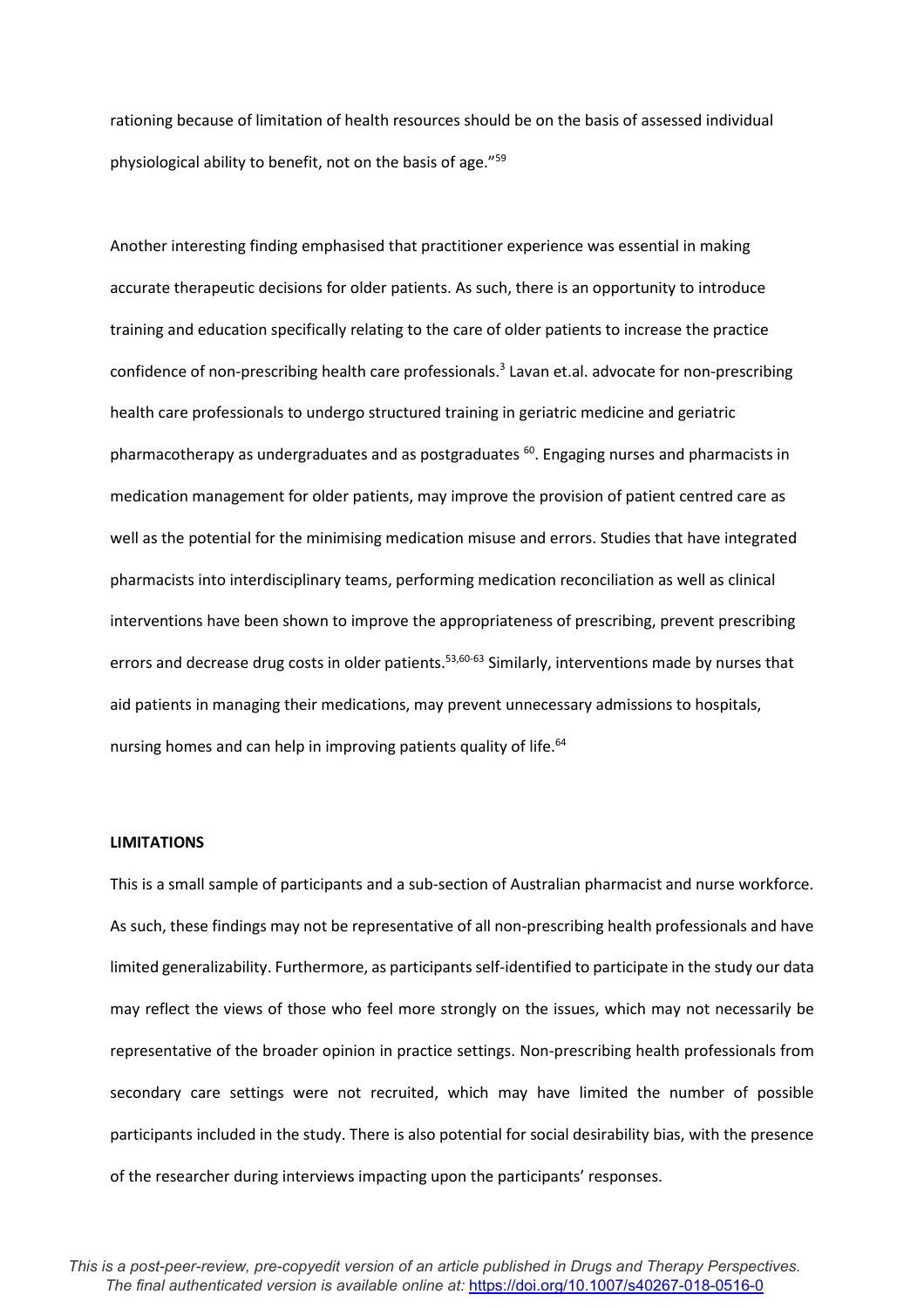### **CONCLUSION**

Overall, this study has found that Australian nurses and pharmacists advocate an individualised approach, rather than a number-based approach, to decision-making in older patients. Given the suboptimal use of pharmacotherapy in older persons, more fully engaging these health practitioners in decision-making around treatment may assist doctors in providing more patient-centred pharmacotherapeutic care. Further investigation is needed to develop a contemporary definition of an 'older' patient to promote appropriate tailored and individualised care for this patient group.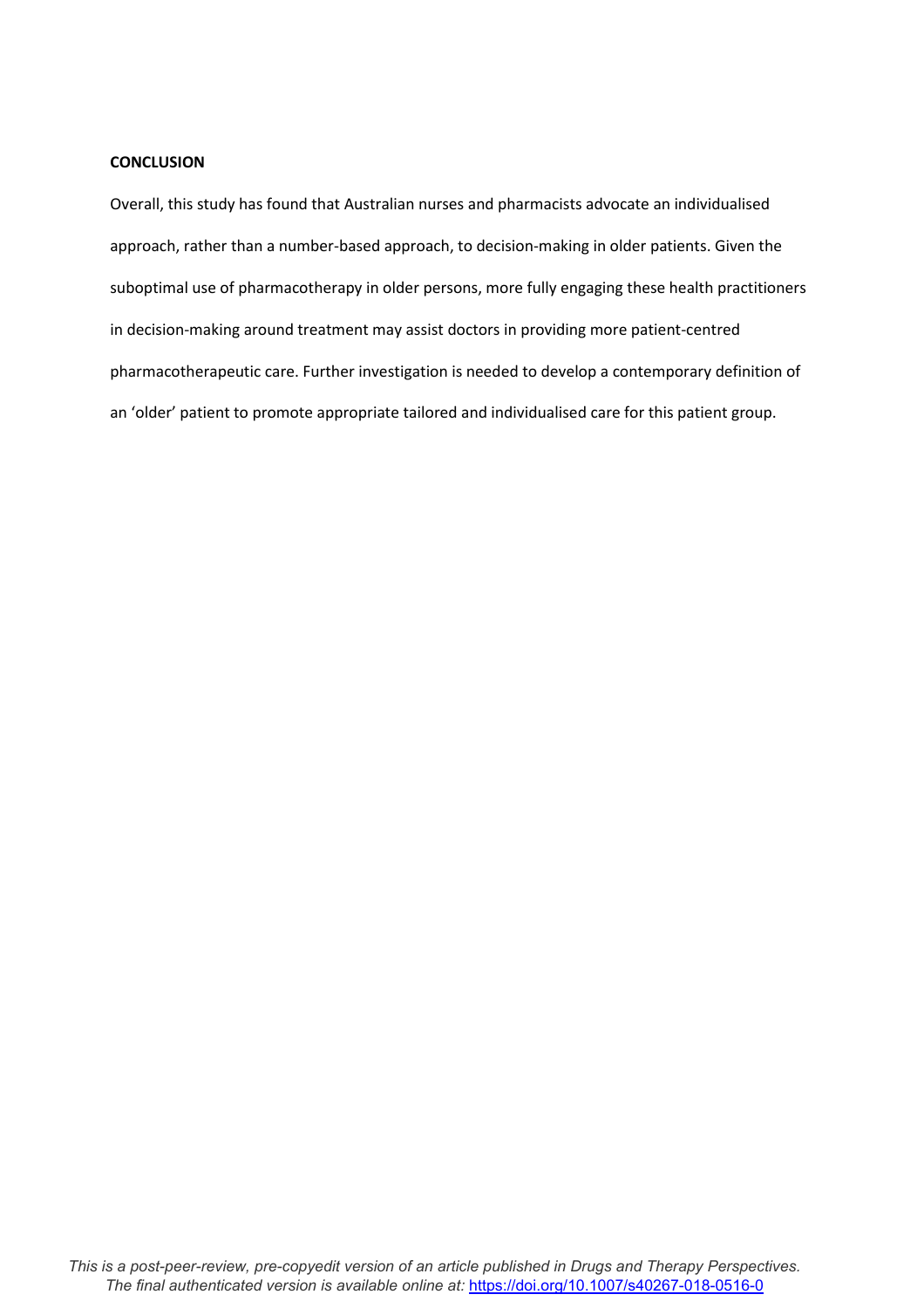# **REFERENCES**

- 1. Ageing and Health Fact Sheet No 404. 2015; [http://www.who.int/mediacentre/factsheets/fs404/en/.](http://www.who.int/mediacentre/factsheets/fs404/en/) Accessed 25/09/2016.
- 2. Le Couteur DG, Ford GA, McLachlan AJ. Evidence, Ethics and Medication Management in Older People. *Journal of Pharmacy Practice and Research.*  2010;40(2):148-152.
- 3. Spinewine A, Schmader KE, Barber N, et al. Appropriate prescribing in elderly people: how well can it be measured and optimised? *The Lancet.* 2007;370(9582):173-184.
- 4. Gallagher S, Bennett KM, Halford JC. A comparison of acute and long-term healthcare personnel's attitudes towards older adults. *International Journal of Nursing Practice.* 2006;12(5):273-279.
- 5. Singh S, Bajorek B. Pharmacotherapy in the ageing patient: The impact of age per se (A review). *Ageing Research Reviews.* 2015;24:99-110.
- 6. Gnavi R, Migliardi A, Demaria M, Petrelli A, Caprioglio A, Costa G. Statins prescribing for the secondary prevention of ischaemic heart disease in Torino, Italy. A case of ageism and social inequalities. *European Journal of Public Health.* 2007;17(5):492- 496.
- 7. Jacobson TA. Overcoming 'ageism' bias in the treatment of hypercholesterolaemia : a review of safety issues with statins in the elderly. *Drug Safety.* 2006;29(5):421-448.
- 8. Singh S, Bajorek B. Defining 'elderly' in clinical practice guidelines for pharmacotherapy. *Pharmacy Practice.* 2014;12(4):489.
- 9. Lee JK, Alshehri S, Kutbi HI, Martin JR. Optimizing pharmacotherapy in elderly patients: the role of pharmacists. *Integrated Pharmacy Research & Practice.*  2015;4:101-111.
- 10. Lu WH, Wen YW, Chen LK, Hsiao FY. Effect of polypharmacy, potentially inappropriate medications and anticholinergic burden on clinical outcomes: a retrospective cohort study. *CMAJ : Canadian Medical Association journal = journal de l'Association medicale canadienne.* 2015;187(4):E130-137.
- 11. Obreli Neto PR, Nobili A, de Lyra DP, Jr., et al. Incidence and predictors of adverse drug reactions caused by drug-drug interactions in elderly outpatients: a prospective cohort study. *Journal of pharmacy & pharmaceutical sciences : a publication of the*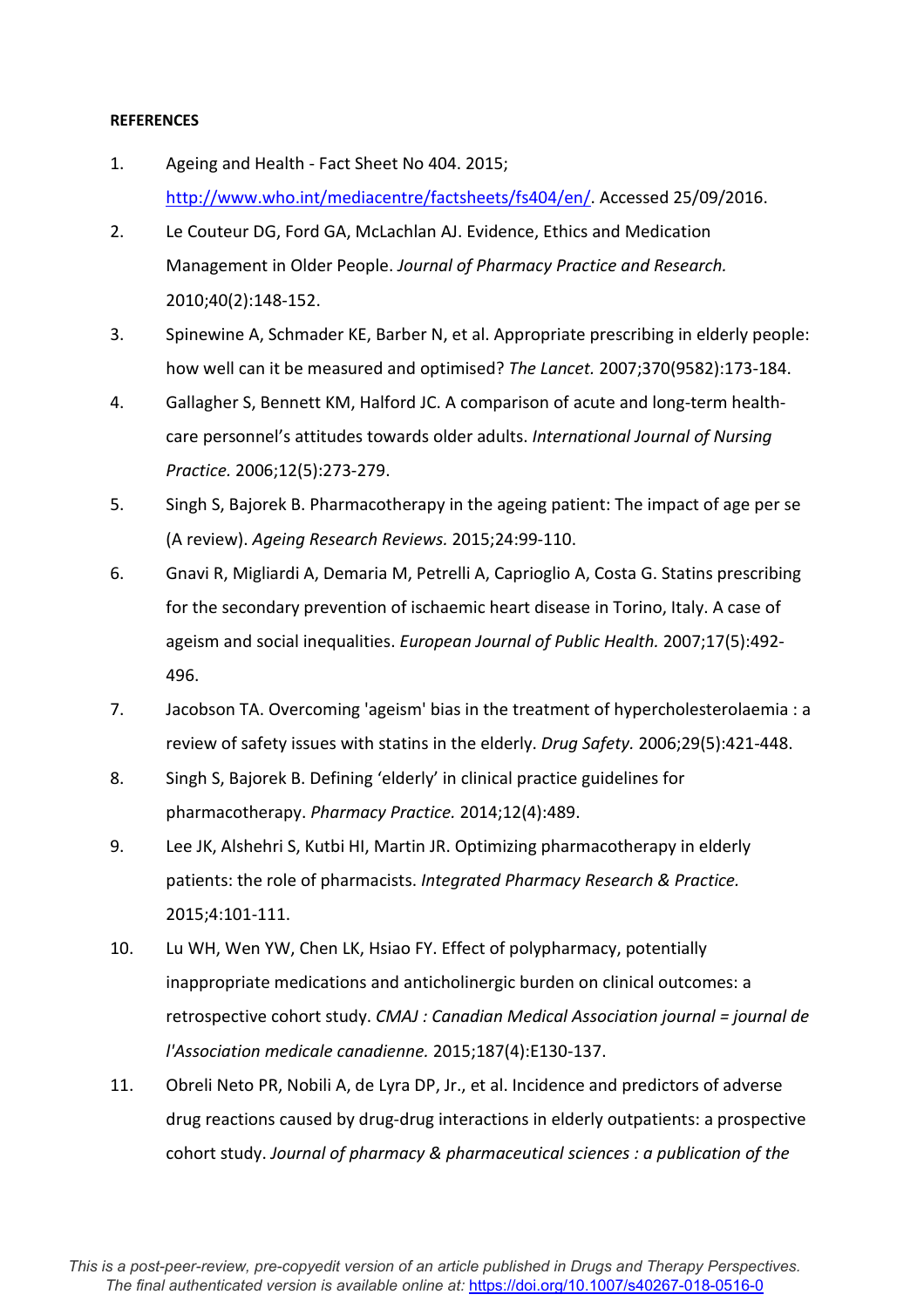*Canadian Society for Pharmaceutical Sciences, Societe canadienne des sciences pharmaceutiques.* 2012;15(2):332-343.

- 12. Wang Y, Singh S, Bajorek B. Old age, high risk medication, polypharmacy: a 'trilogy' of risks in older patients with atrial fibrillation. *Pharm Pract (Granada).* 2016;14(2):706.
- 13. Australian Institute of Health and Welfare. Older people. 2018; [https://www.aihw.gov.au/reports-statistics/population-groups/older](https://www.aihw.gov.au/reports-statistics/population-groups/older-people/overview)[people/overview.](https://www.aihw.gov.au/reports-statistics/population-groups/older-people/overview) Accessed 20/04/18.
- 14. Slack C. Biological vs chronological age: how old are you really? 2016; [https://theconversation.com/biological-vs-chronological-age-how-old-are-you-really-](https://theconversation.com/biological-vs-chronological-age-how-old-are-you-really-66962)[66962.](https://theconversation.com/biological-vs-chronological-age-how-old-are-you-really-66962) Accessed 20/04/18.
- 15. Jia L, Zhang W, Chen X. Common methods of biological age estimation. *Clinical Interventions in Aging.* 2017;12:759-772.
- 16. Morrow DA, de Lemos JA. Benchmarks for the assessment of novel cardiovascular biomarkers. *Circulation.* 2007;115(8):949-952.
- 17. Nakamura E, Lane MA, Roth GS, Cutler RG, Ingram DK. Evaluating measures of hematology and blood chemistry in male rhesus monkeys as biomarkers of aging. *Experimental gerontology.* 1994;29(2):151-177.
- 18. Nakamura E, Miyao K. Further evaluation of the basic nature of the human biological aging process based on a factor analysis of age-related physiological variables. *The journals of gerontology Series A, Biological sciences and medical sciences.*  2003;58(3):196-204.
- 19. Krzyzaniak N, Singh S, Bajorek B. Physicians' Perspectives On Defining An Older Adult Patient and In Making Appropriate Prescribing Decisions. 2017.
- 20. Somers A, Robays H, De Paepe P, Van Maele G, Perehudoff K, Petrovic M. Evaluation of clinical pharmacist recommendations in the geriatric ward of a Belgian university hospital. *Clinical Interventions in Aging.* 2013;8:703-709.
- 21. Health Quality O. Specialized Nursing Practice for Chronic Disease Management in the Primary Care Setting: An Evidence-Based Analysis. *Ontario Health Technology Assessment Series.* 2013;13(10):1-66.
- 22. Halvorsen KH, Ruths S, Granas AG, Viktil KK. Multidisciplinary intervention to identify and resolve drug-related problems in Norwegian nursing homes. *Scandinavian Journal of Primary Health Care.* 2010;28(2):82-88.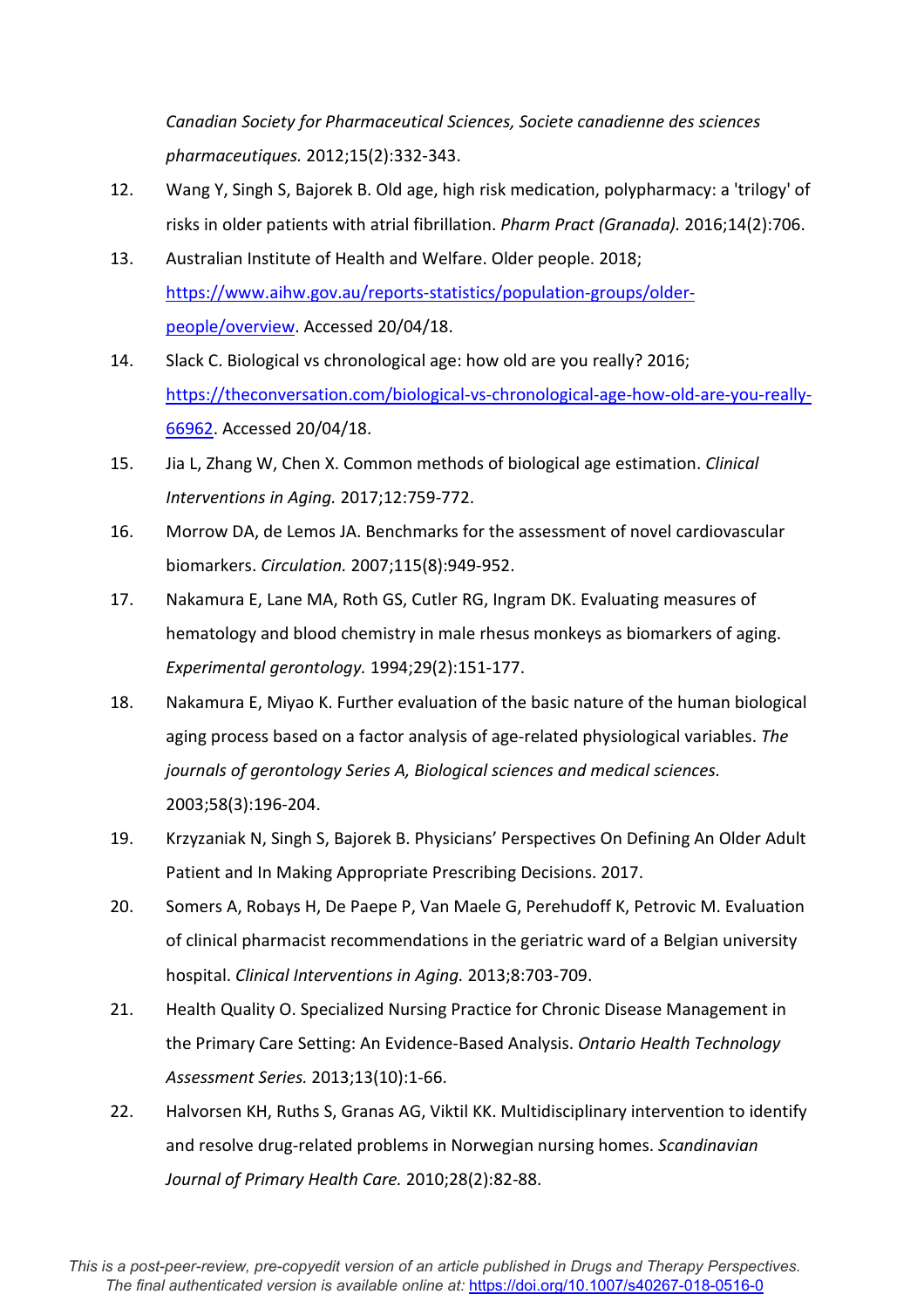- 23. Hanlon JT, Weinberger M, Samsa GP, et al. A randomized, controlled trial of a clinical pharmacist intervention to improve inappropriate prescribing in elderly outpatients with polypharmacy. *The American Journal of Medicine.* 1996;100(4):428-437.
- 24. Machado M, Bajcar J, Guzzo G, Einarson T. Sensitivity of patient outcomes to pharmacist interventions. Part I: systematic review and meta-analysis in diabetes management. *Annals of Pharmacotherapy.* 2007;41(10):1569-1582.
- 25. Pelicano-Romano J, Neves MR, Amado A, Cavaco AM. Do community pharmacists actively engage elderly patients in the dialogue? Results from pharmaceutical care consultations. *Health Expectations.* 2013;18(5):1721-1734.
- 26. Machado M, Bajcar J, Guzzo GC, Einarson TR. Sensitivity of patient outcomes to pharmacist interventions. Part II: Systematic review and meta-analysis in hypertension management. *The Annals of pharmacotherapy.* 2007;41(11):1770-1781.
- 27. Machado M, Nassor N, Bajcar JM, Guzzo GC, Einarson TR. Sensitivity of patient outcomes to pharmacist interventions. Part III: systematic review and meta-analysis in hyperlipidemia management. *The Annals of pharmacotherapy.* 2008;42(9):1195- 1207.
- 28. Santos DdO, Martins MC, Cipriano SL, Pinto RMC, Cukier A, Stelmach R. Pharmaceutical care for patients with persistent asthma: assessment of treatment compliance and use of inhaled medications. *Jornal brasileiro de pneumologia.*  2010;36(1):14-22.
- 29. Stefanacci R, Riddle A. Preventing medication errors. *Geriatric Nursing.*  2016;37(4):307-310.
- 30. Jutel A, Menkes DB. Nurses' reported influence on the prescription and use of medication. *International nursing review.* 2010;57(1):92-97.
- 31. Bajramovic J, Emmerton L, Tett SE. Perceptions around concordance focus groups and semi-structured interviews conducted with consumers, pharmacists and general practitioners. *Health Expectations.* 2004;7(3):221-234.
- 32. Understanding our health care system. [http://healthissuescentre.org.au/consumers/health-care-in-australia/understanding](http://healthissuescentre.org.au/consumers/health-care-in-australia/understanding-our-health-care-system)[our-health-care-system.](http://healthissuescentre.org.au/consumers/health-care-in-australia/understanding-our-health-care-system) Accessed 20/04/18.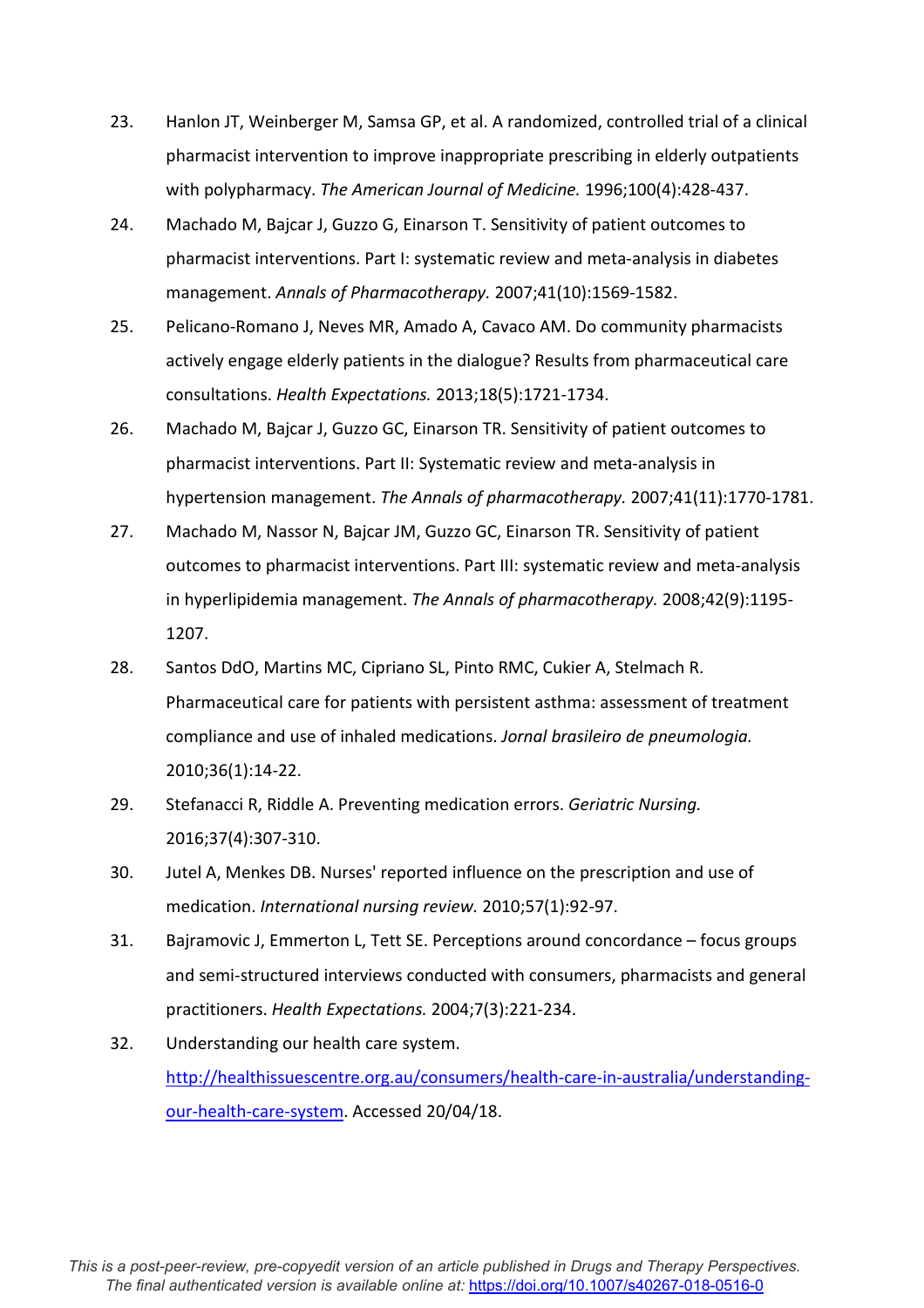- 33. Population Composition: Regional population ageing. 2006; [http://www.abs.gov.au/ausstats/ABS@.nsf/2f762f95845417aeca25706c00834efa/85](http://www.abs.gov.au/ausstats/ABS@.nsf/2f762f95845417aeca25706c00834efa/851dece969d9182cca2570ec000a2501!OpenDocument) [1dece969d9182cca2570ec000a2501!OpenDocument.](http://www.abs.gov.au/ausstats/ABS@.nsf/2f762f95845417aeca25706c00834efa/851dece969d9182cca2570ec000a2501!OpenDocument) Accessed 15/12/2016.
- 34. Guest G, Bunce A, Johnson L. How many interviews are enough? An experiment with data saturation and variability. *Field methods.* 2006;18(1):59-82.
- 35. Guest G, Bunce A, Johnson L. How Many Interviews Are Enough?:An Experiment with Data Saturation and Variability. *Field Methods.* 2006;18(1):59-82.
- 36. Data Saturation numbers left out in the rain, or something else? 2018; [http://nsfconsulting.com.au/data-saturation/.](http://nsfconsulting.com.au/data-saturation/) Accessed 02/03/18.
- 37. Phillippi J, Lauderdale J. A Guide to Field Notes for Qualitative Research: Context and Conversation. *Qualitative Health Research.* 2018;28(3):381-388.
- 38. Braun V, Clarke V. Using thematic analysis in psychology. *Qualitative Research in Psychology.* 2006;3(2):77-101.
- 39. Nowell LS, Norris JM, White DE, Moules NJ. Thematic Analysis:Striving to Meet the Trustworthiness Criteria. *International Journal of Qualitative Methods.*  2017;16(1):1609406917733847.
- 40. Thomas DR. A general inductive approach for qualitative data analysis. *American Journal of Evaluation.* 2006;27(2):237-246.
- 41. Cooper S, Endacott R. Generic qualitative research: a design for qualitative research in emergency care? *Emergency Medicine Journal : EMJ.* 2007;24(12):816-819.
- 42. The four main approaches. 2009[; http://www.alzheimer](http://www.alzheimer-europe.org/Research/Understanding-dementia-research/Types-of-research/The-four-main-approaches)[europe.org/Research/Understanding-dementia-research/Types-of-research/The](http://www.alzheimer-europe.org/Research/Understanding-dementia-research/Types-of-research/The-four-main-approaches)[four-main-approaches.](http://www.alzheimer-europe.org/Research/Understanding-dementia-research/Types-of-research/The-four-main-approaches) Accessed 28/03/2017.
- 43. Lincoln YS, Guba EG. *Naturalistic inquiry.* Vol 75: Sage; 1985.
- 44. Nik J, Lai PSM, Ng CJ, Emmerton L. A qualitative study of community pharmacists' opinions on the provision of osteoporosis disease state management services in Malaysia. *BMC Health Services Research.* 2016;16(1):448.
- 45. Health Statistics and Information Systems Definition of an older or elderly person, . 2016; [http://www.who.int/healthinfo/survey/ageingdefnolder/en/.](http://www.who.int/healthinfo/survey/ageingdefnolder/en/)
- 46. Dubina TL, Dyundikova VA, Zhuk EV. Biological age and its estimation. II. Assessment of biological age of albino rats by multiple regression analysis. *Experimental gerontology.* 1983;18(1):5-18.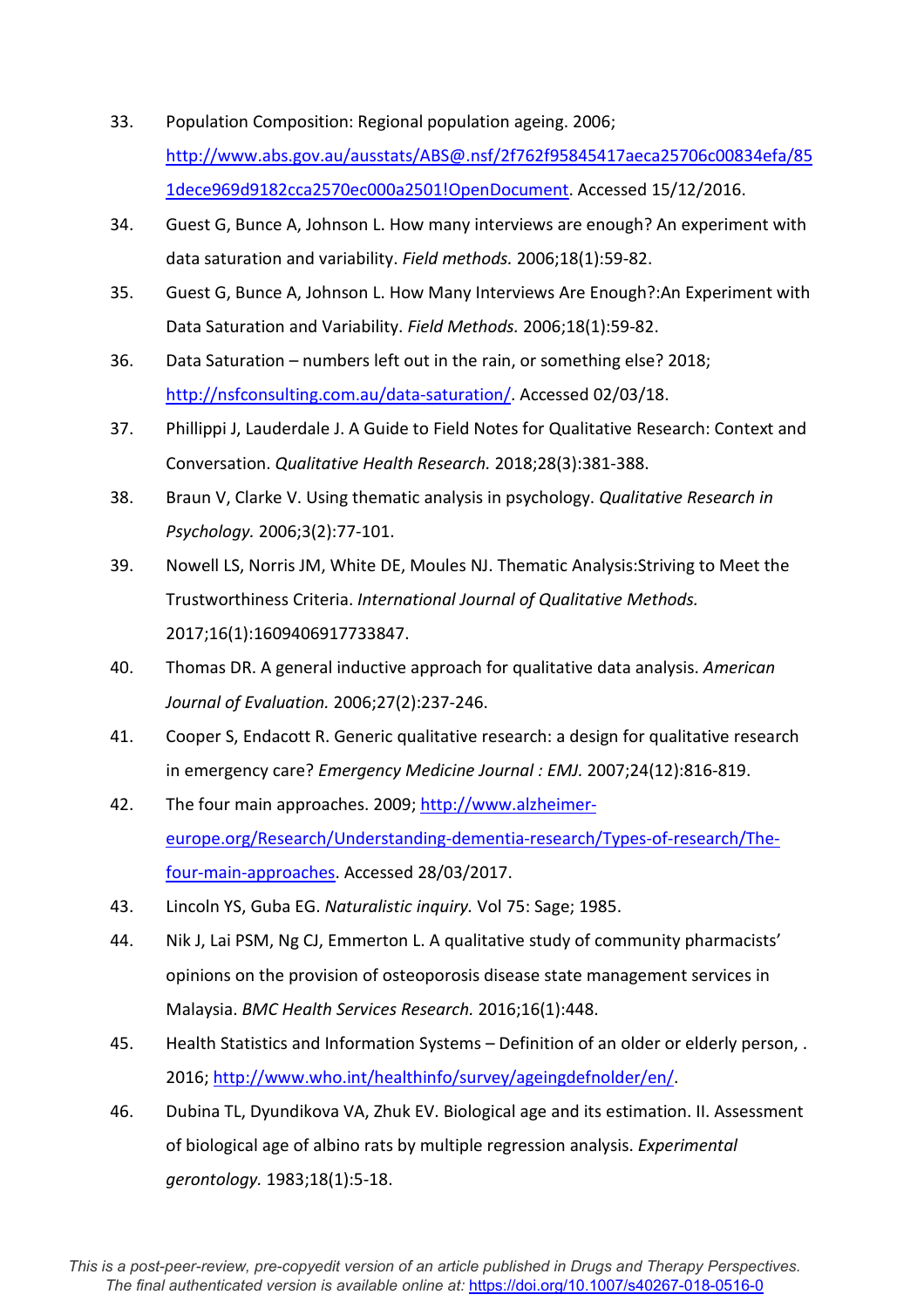- 47. Hochschild R. Improving the precision of biological age determinations. Part 1: A new approach to calculating biological age. *Experimental gerontology.* 1989;24(4):289- 300.
- 48. Zhang W-G, Zhu S-Y, Bai X-J, et al. Select aging biomarkers based on telomere length and chronological age to build a biological age equation. *Age.* 2014;36(3):9639.
- 49. Klemera P, Doubal S. A new approach to the concept and computation of biological age. *Mechanisms of ageing and development.* 2006;127(3):240-248.
- 50. Mutasingwa DR, Ge H, Upshur REG. How applicable are clinical practice guidelines to elderly patients with comorbidities? *Canadian Family Physician.* 2011;57(7):e253 e262.
- 51. Cox L, Kloseck M, Crilly R, McWilliam C, Diachun L. Underrepresentation of individuals 80 years of age and older in chronic disease clinical practice guidelines. *Canadian family physician Medecin de famille canadien.* 2011;57(7):e263-269.
- 52. Turazza FM, Franzosi MG. Is anticoagulation therapy underused in elderly patients with atrial fibrillation? *Drugs & aging.* 1997;10(3):174-184.
- 53. Bajorek BV, Krass I, Ogle SJ, Duguid MJ, Shenfield GM. Optimizing the Use of Antithrombotic Therapy for Atrial Fibrillation in Older People: A Pharmacist-Led Multidisciplinary Intervention. *Journal of the American Geriatrics Society.*  2005;53(11):1912-1920.
- 54. Baunemann Ott CL, Ratna N, Prayag R, Nugent Z, Badiani K, Navaratnam S. Survival and treatment patterns in elderly patients with advanced non-small-cell lung cancer in Manitoba. *Current Oncology.* 2011;18(5):e238-e242.
- 55. Connolly SJ, Ezekowitz MD, Yusuf S, et al. Dabigatran versus Warfarin in Patients with Atrial Fibrillation. *New England Journal of Medicine.* 2009;361(12):1139-1151.
- 56. Giugliano RP, Ruff CT, Braunwald E, et al. Edoxaban versus Warfarin in Patients with Atrial Fibrillation. *New England Journal of Medicine.* 2013;369(22):2093-2104.
- 57. Ageism: How Healthcare Fails the Elderly. [http://www.agingresearch.org/backend/app/webroot/files/Pressroom/51/Ageism\\_H](http://www.agingresearch.org/backend/app/webroot/files/Pressroom/51/Ageism_How%20Healthcare%20Fails%20the%20Elderly.pdf) [ow Healthcare Fails the Elderly.pdf.](http://www.agingresearch.org/backend/app/webroot/files/Pressroom/51/Ageism_How%20Healthcare%20Fails%20the%20Elderly.pdf) Accessed 25/09/2016.
- 58. Ouchida K, Lachs M. Not for Doctors Only: Ageism in Healthcare. *Journal of the American Society on Ageing.* 2015.
- 59. Bowling A. Ageism in cardiology. *British Medical Journal.* 1999;319(7221):1353-1355.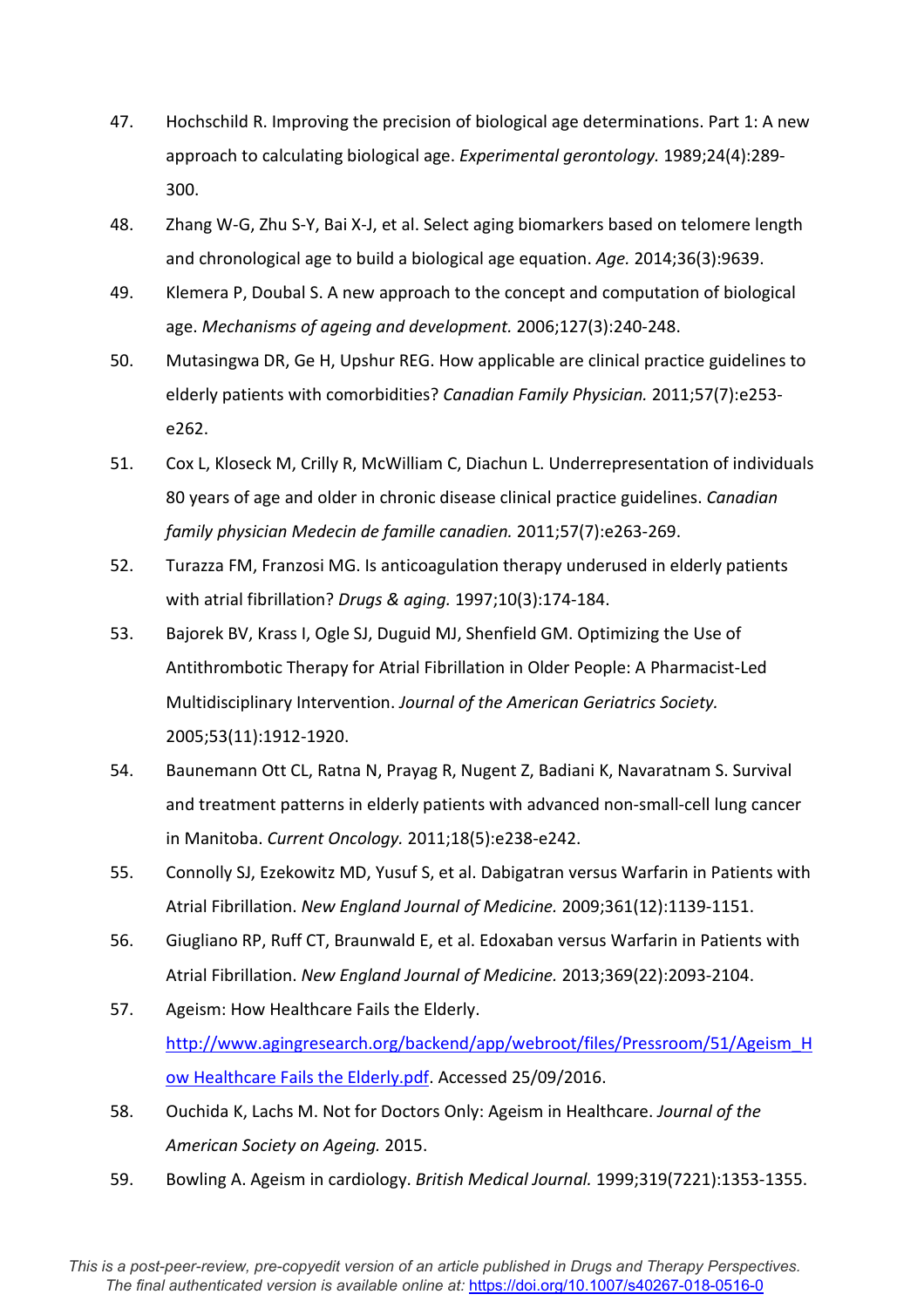- 60. Lavan AH, Gallagher PF, O'Mahony D. Methods to reduce prescribing errors in elderly patients with multimorbidity. *Clinical Interventions in Aging.* 2016;11:857-866.
- 61. Leape LL, Cullen DJ, Dempsey Clapp M, et al. Pharmacist Participation on Physician Rounds and Adverse Drug Events in the Intensive Care Unit. *JAMA.* 1999;282(3):267- 270.
- 62. Lipton HL, Bero LA, Bird JA, McPhee SJ. The impact of clinical pharmacists' consultations on physicians' geriatric drug prescribing: a randomized controlled trial. *Medical care.* 1992:646-658.
- 63. Castelino RL, Bajorek BV, Chen TF. Targeting Suboptimal Prescribing in the Elderly: A Review of the Impact of Pharmacy Services. *Annals of Pharmacotherapy.*  2009;43(6):1096-1106.
- 64. Marek K, Antle L. Medication Management of the Community-Dwelling Older Adult. In: Hughes R, ed. *Patient Safety and Quality: An Evidence-Based Handbook for Nurses*. Rockville: Agency for Healthcare Research and Quality; 2008: [https://www.ncbi.nlm.nih.gov/books/NBK2670/.](https://www.ncbi.nlm.nih.gov/books/NBK2670/)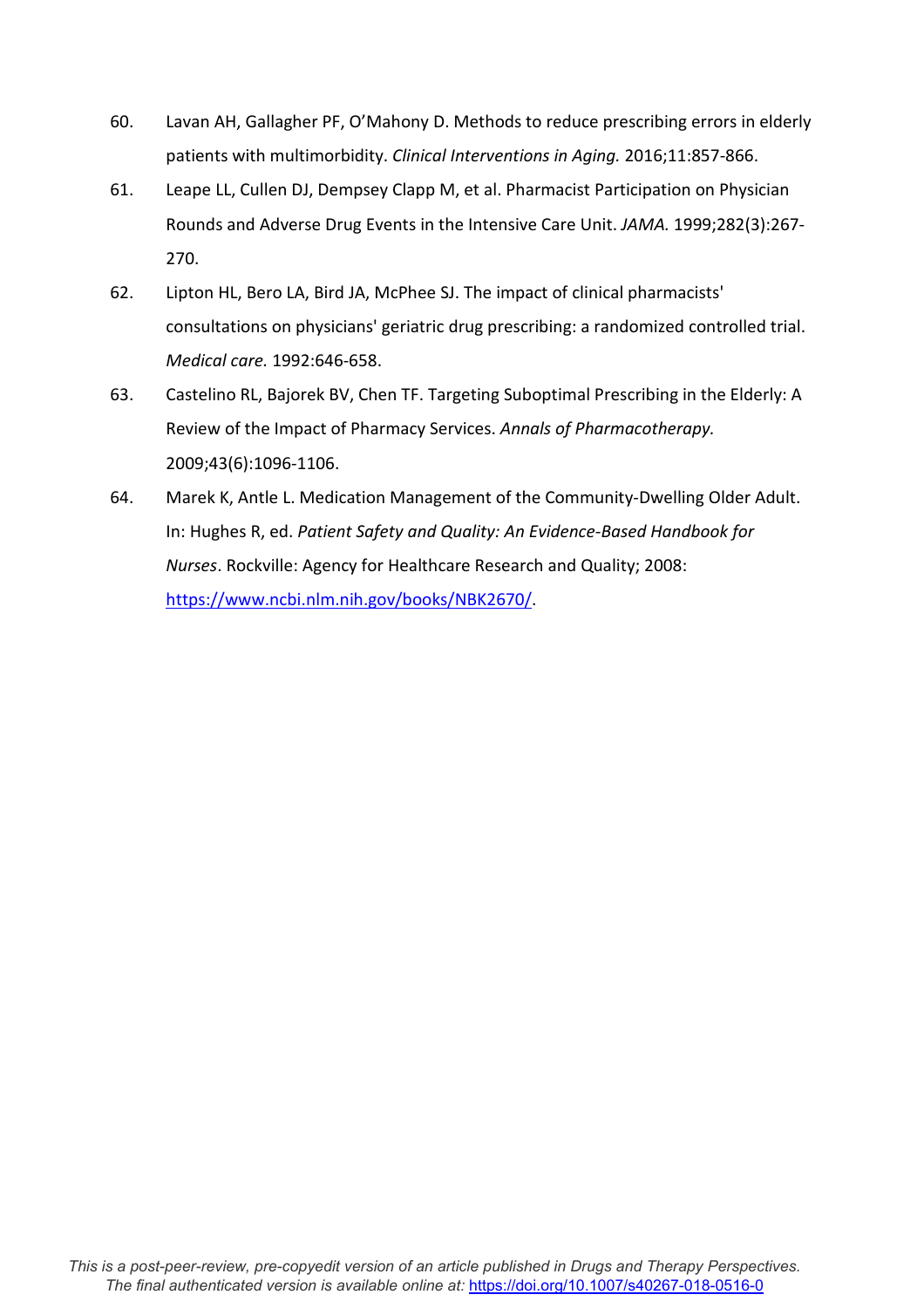# **TABLE 1 -** THEME 1: DEFINING THE AN OLDER PATIENT - SELECTED QUOTATIONS FROM PARTICIPANTS

- "*I do not know when to start calling them (patients) elderly. I can say someone who is 80 is elderly, or someone who is 70 is elderly, I do not know…There are lots of limitations. For example, someone aged 50 might have diabetes, blood pressure, cholesterol… have COPD because they are a smoker. But you might have someone 70 who has looked after themselves, never smoked, like always been active, that if you compare the benefits in their health, the health they are going through, someone in their 50's might not be in better health than someone in their 70's. When we use age, it is a limitation*." (P03)
- "*We categorise everybody over 65 as elderly, but when you deal with patients that are between 65 and 90, and with the age life expectancy increasing, you are going to have a larger variation of people considered as elderly if you look at over 65. That is 30 years of difference... and then you've got the 60 years of how you've been living your life in terms of eating, drinking, exercise, looking after your health. So, it is a tricky one I do not know*." (P07)
- *"… I think elderly is a state of mind really. I have treated a 95-year-old lady who was doing yoga and just fell and broke her wrist, she said when can she go back to yoga… And then you have like a 45 year old who is obese, not mobile, with diabetes…. I work in an environment where there is a big aged care population. And their health is really vast, between being really well and quite unwell."* (N03)
- "*Age is a very rough guide. Some people can be extremely healthy in their 90's, doing all sorts of things and have really good kidney function, blood pressure, good cholesterol…."* (N06)
- "*A person who is 65 may be completely independent and well, while someone younger may not be*." (N07)
- *"… sometimes you see very fit and healthy, sort of, 80 and 90 year olds, and then you see some 60 year olds not healthy….in South Asian countries, 60 years old is really old there. 60 and 70 here in Australia is like, run marathon stuff..."* (P01)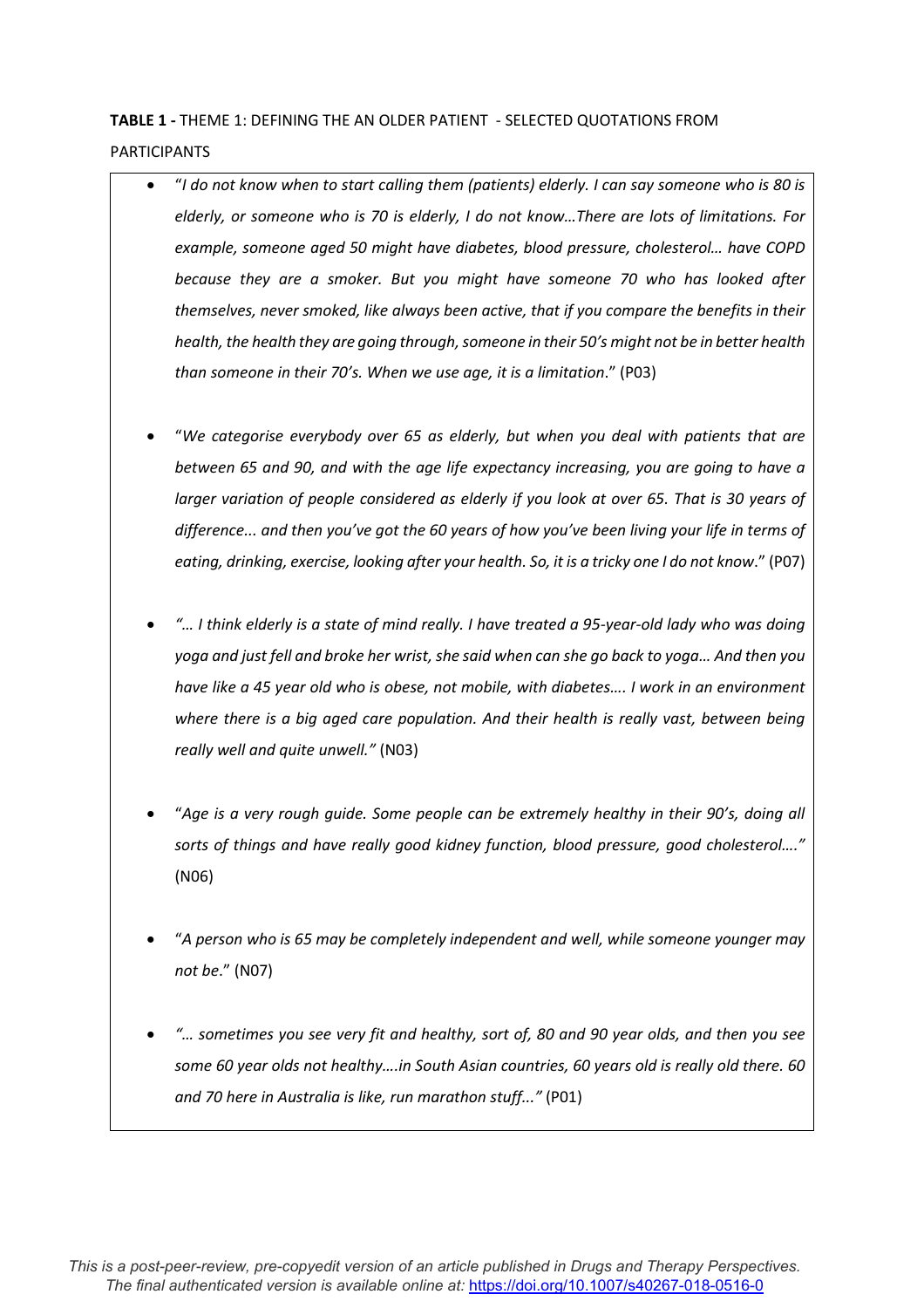# **TABLE 2** – THEME 2: AGEING IS MORE THAN JUST A NUMBER - SELECTED QUOTATIONS FROM PARTICIPANTS

- *"… you've got to look at their overall condition, because, just because you are elderly does not meant that you are going to be unfit. There is not a one-size fits all with their care*." (N01)
- "*You cannot assume that all elderly people are going to be as ill or as frail as other elderly patients*." (P04)
- "*I will go back to, what is this person's level of functioning going to be as an outcome of my treatment or not treating. Is my decision to be conservative or active in my treatment plan, how is that actually going to change their response to treatment and whether they are actually going to improve*." (N03)

## CONSIDERATIONS WHEN TREATING OLDER PATIENTS

- "*Elderly people tend to be on more medication as they get older, probably due to their increasing comorbidities in elderly patients. And those who are older may have greater comorbidities that they require more pharma interventions for those chronic conditions. I think this is what distinguishes between elderly and younger patients*." (N02)
- "…*with elderly patients, also you have a problem with sometimes they have cognitive impairment, that they do not understand the situation, the do not understand their medicine."* (P05)
- "*With the elderly, I find that when you remove or add a new medicine or even change a dose they find it very difficult to understand why it is. Too many medicines and too many different brands."* (P06)
- "*It would be renal function, liver function, mobility, usually elderly would have more medical conditions that younger patients. Dementia might be an issue. Risk of falls*…" (P03)
- *"They might have multiple morbidities and multiple medical conditions. They are more prone to getting side-effects than younger patients."* (P02)
- *"Elderly patients have a high risk of their body response to medications mainly related to the health issues. We need to be extremely cautious in the way we prescribe, if we do not need to use a medication then we should not use it. We should go low and slow"* (N06)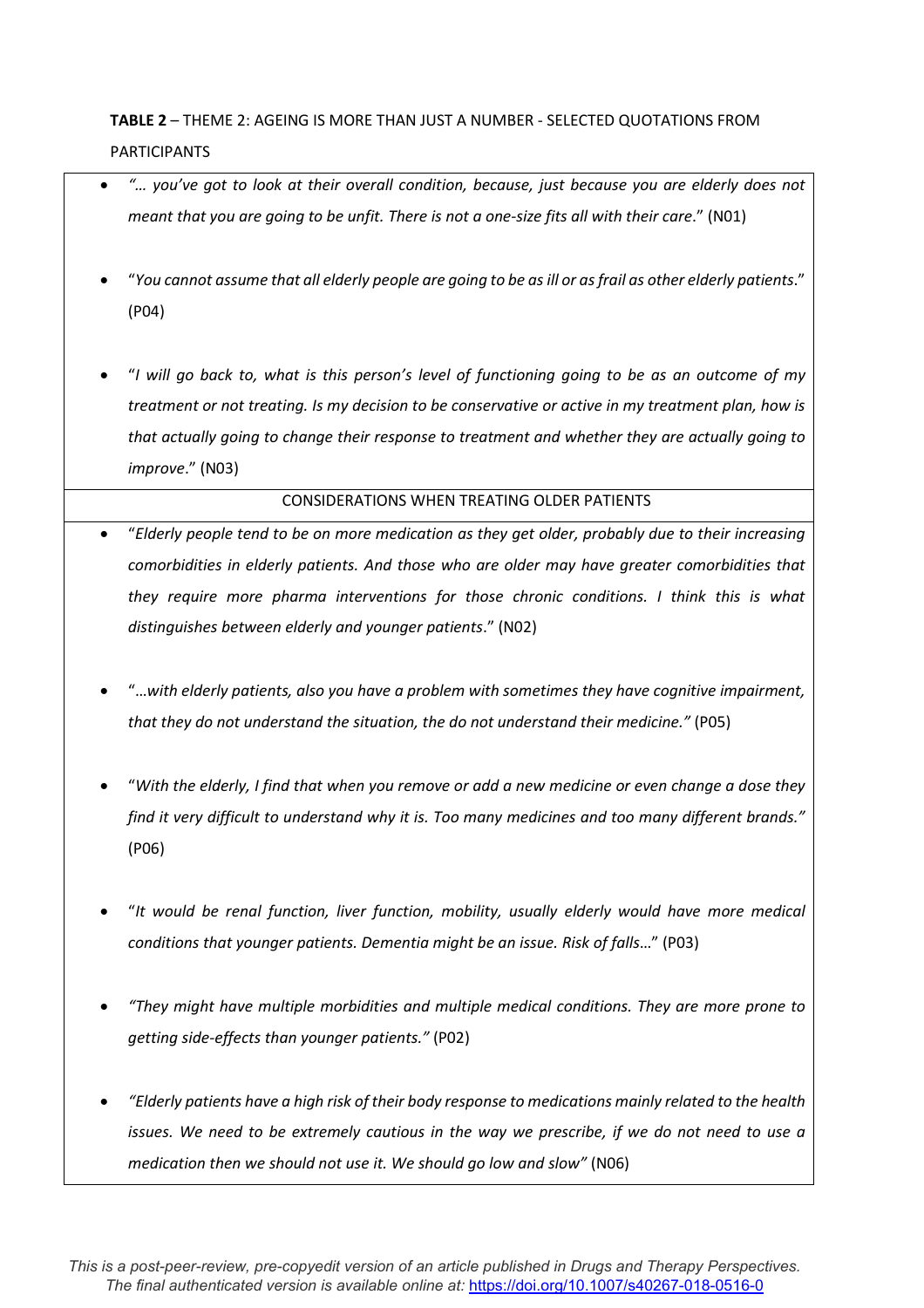# **TABLE 3** - CHARACTERISTICS CONSIDERED BY NURSES AND PHARMACISTS WHEN TREATING AND

 $\overline{\phantom{0}}$ 

## MANAGING OLDER PATIENTS

 $\overline{\Gamma}$ 

| <b>PHARMACISTS</b>                           |  |  |
|----------------------------------------------|--|--|
| DISEASE/AGE BASED CONCERNS                   |  |  |
| Comorbidities                                |  |  |
| Diseases more common in older patients i.e.  |  |  |
| osteoporosis                                 |  |  |
| Organ function - kidney, liver               |  |  |
| Pharmacokinetic changes                      |  |  |
| <b>MEDICATION RELATED CONCERNS</b>           |  |  |
| Adherence                                    |  |  |
| Multiple doctors                             |  |  |
| Polypharmacy – too many brands of medicines, |  |  |
| generics etc.                                |  |  |
| Side effects                                 |  |  |
|                                              |  |  |
| INDEPENDENCE                                 |  |  |
| Carer involvement                            |  |  |
|                                              |  |  |
| <b>COGNITION</b>                             |  |  |
| Cognitive function i.e. dementia             |  |  |
| Comprehension and level of understanding of  |  |  |
| medications                                  |  |  |
| English speaking background                  |  |  |
| PHYSICAL ABILITY                             |  |  |
| Falls risk                                   |  |  |
| Frailty                                      |  |  |
|                                              |  |  |
|                                              |  |  |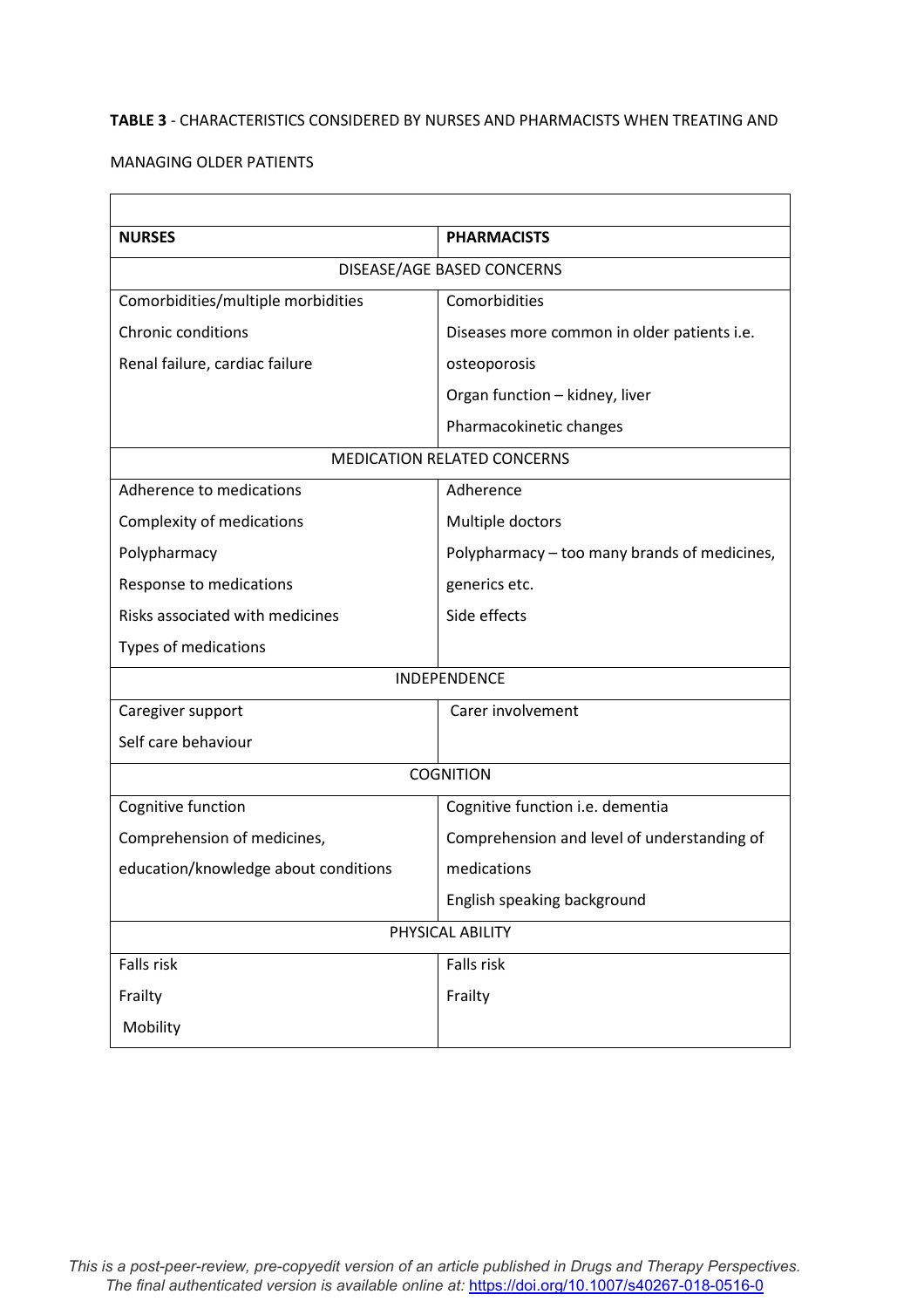# **TABLE 4** – THEME 3: NEED A CONTEMPORARY DEFINITION OF AN OLDER PATIENT - SELECTED QUOTATIONS FROM PARTICIPANTS

GUIDELINES ARE NOT SPECIFIC TO OLDER PATIENTS

| "When it comes to prescribing in elderly, they (the guidelines) do not define, they just say elderly." |
|--------------------------------------------------------------------------------------------------------|
| (PO2)                                                                                                  |
|                                                                                                        |
| "They are very vague usually with elderly patients Most of them will not say over a certain age,       |
| it will just be elderly. It depends on how you define elderly" (P07)                                   |
|                                                                                                        |
| "The definition of elderly or someone who is old is unknown." (P03)                                    |
|                                                                                                        |
| "In some guidelines there are certain flowcharts of the ways you might do things, but there is         |
| nothing really specific that just goes across to the elderly." (N01)                                   |
|                                                                                                        |
| "I must say that, a lot of things are not on those guidelines The guidelines work in textbook          |
| examples of patients the guidelines are not specific enough to say what to do." (PO1)                  |

RECOMMENDED MODIFICATIONS TO GUIDELINES

- *"… simplification and making things easy to pinpoint, bit like a Google search or an app with the guidelines.."* (N01)
- "*And as patients age, I would probably say that, it is not often around the patients wish to live longer, it is about patients' wish to have a better quality of life*." (N02)
- "*Just having a small blurb in places where you might be making general recommendations for treatment or management plans for the elderly… to have specific kind of work in websites around how there might be some differences for elderly patients would be useful*." (N03)
- "*I think having a resource that you can put in all their comorbidities, current issues, age and renal function and then plug in all the medications they are on – a system, like that would be very useful. So you would put in their cognitive status, their frailty, where they live and their falls history*." (N05)
- *"… more detailed documents on different patients with different levels of comorbidities, like prescribing in different conditions*." (P02)